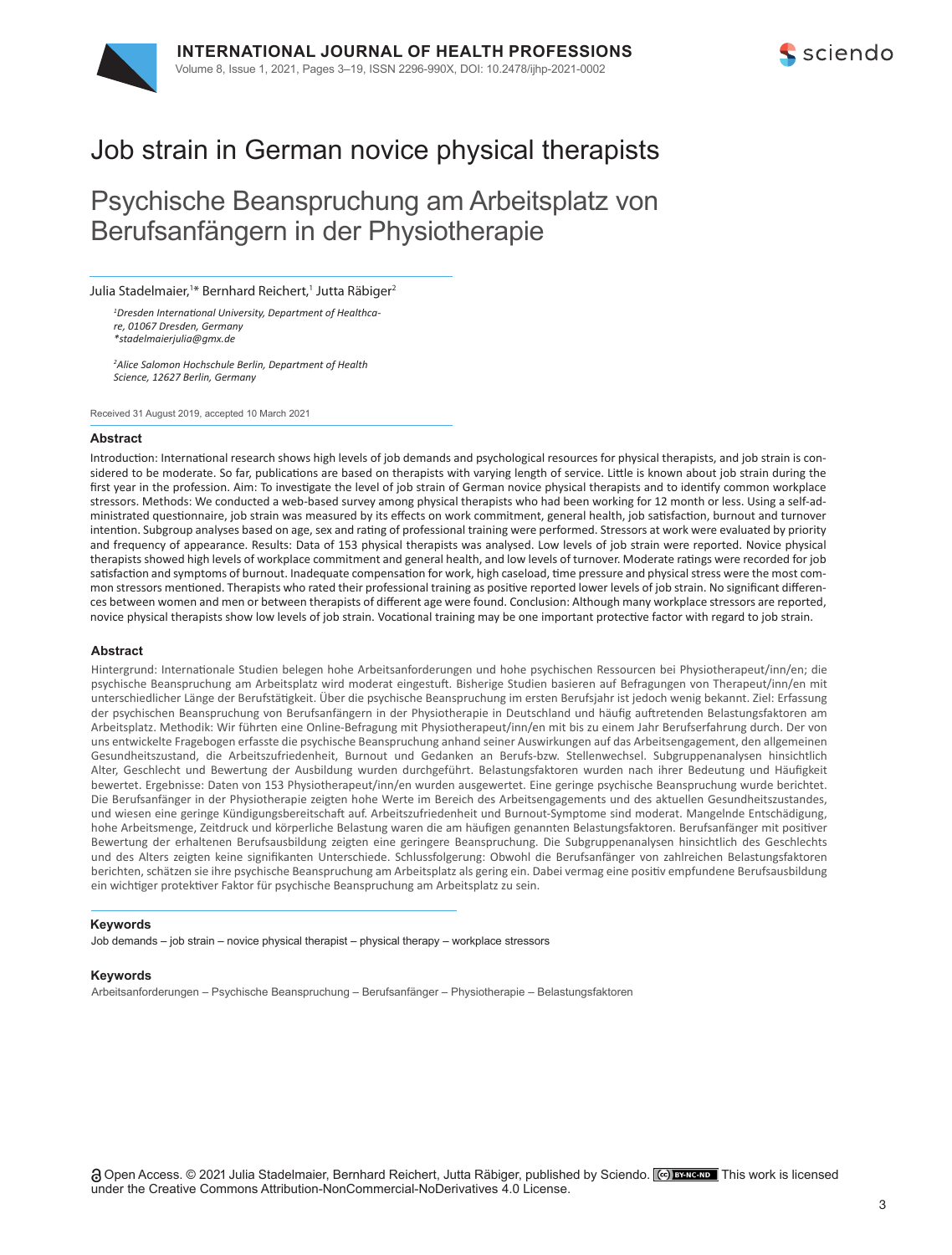

# **INTRODUCTION**

Shortage of skilled workers is a topic of concern within the German healthcare sector, and physical therapy is one of the major bottleneck occupations (Bundesagentur für Arbeit, 2018). Brain drain from this profession has been observed (Hammer & Hebel, 2018) and junior staff is missing in this area. The number of physical therapy graduates is falling. According to the Federal Statistical Office, 6,186 students passed their state examinations at vocational school in 2013, but the number had fallen to 5,562 in 2017 (Statistisches Bundesamt, 2019). In the course of providing healthcare staff to deal with demographic changes and increasing numbers of multimorbid chronically ill patients (Robert Koch-Institut, 2015), job strain is an important topic to address. German DIN Standards define job strain based on the model of stress and strain by Rohmert & Rutenfranz (1975) as 'direct effects of workplace stress on the individual in relation to current and lasting individual conditions, including individual coping strategies' (DIN EN ISO 10075-1). High levels of job strain contribute to a variety of poor outcomes. At an individual level, continuing job strain can affect the physical and mental health of working people, and can lead to illness (Angerer et al., 2014), dissatisfaction and resignation (Firth et al., 2004). At a social level, job strain is associated with increased sick leave (Amiri & Behnezhad, 2020) and hence productivity losses, a higher burden on healthy coworkers, and higher turnover (Bridger et al., 2013). Both of these issues result in reduced work performance and decreased availability of skilled workers.

Physical therapists are exposed to a variety of stressors in their daily work. On the one hand, these stressors can be physical in nature due to the many repetitive movements, intensive manual techniques and awkward body positions (Campo et al., 2008; Passier & McPhail, 2011). Work-related musculoskeletal disorders are prevalent in this profession. In particular the lower back, the shoulder-neck area, as well as wrist and finger joints of physical therapists are affected (Bae & Min, 2016; Campo et al., 2008; Truszczynska et al., 2016). On the other hand, physical therapists are confronted with high levels of psychological stress as a result of rising demands and changes towards shorter and more intensive treatment units, time pressure, complex diagnoses and pathologies, multimorbid and frail patients, as well as rising bureaucratic burden (Gröbel, 2008; Li Calzi et al., 2006; Sliwinski et al., 2014).

Although physical therapists are exposed to a variety of demands and high psychological stress in their work, previous studies show that they predominantly classify their work-related stress as being moderate and report a moderate to increased level of job strain (Abaraogu et al. 2017; Brattig et al. 2014; Gröbel, 2008; Pavlakis et al. 2010). It is assumed that therapists benefit from the large amount of resources (e.g. social support, job satisfaction, job control), which can reduce the effects of the stressors (Abaraogu et al., 2017; Brattig et al., 2014; Campo et al., 2009; Gröbel, 2008).

Many studies point to a correlation between length of professional experience and job strain. According to Trucszyska et al. (2016), the number of years a physical therapist has worked in the profession correlates negatively to the level of stress at work. Sliwinski et al. (2014) found greater job satisfaction and lower risk of burnout among experienced therapists. Campo et al. (2009) pointed to an increased risk of turnover intention due to higher levels of job strain, especially among younger and female therapists. In Lindsay et al. (2008), young professionals report a higher number of workplace stressors in comparison to their experienced colleges. In a study by Bae and Min (2016), the highest perceived work-related stress is found in therapists with 5–10 years of work experience and the lowest levels were found in the experienced group (over 15 years). Physical therapists with less than one year of clinical experience, however, were excluded from this study.

This study examines the issue of job strain and workplace stressors of novice physical therapists. Young professionals might be an important subgroup when discussing staff shortages and intention to quit in physical therapy. The first twelve months of employment constitute a phase in which novices gain their initial job experience, develop professional aims and might decide whether to remain in or leave their profession.

This study aims (1) to investigate the level of perceived job strain of German novice physical therapists, (2) to detect the differences in job strain among subgroups (age, sex, rating of professional training), and (3) to investigate the type and frequency of common workplace stressors.

# **METHODS**

# **Study design and data collection**

A survey was conducted from 28 August to 28 September 2018 using an electronic web-based questionnaire written in German. The questionnaire was created and published on the online platform SoSci Survey (www.soscisurvey. de). Important information about this study (subject, purpose, procedure, contact) as well as information about data protection was presented in the survey introduction. Participation in the study was voluntary and data collection was anonymous. All the participants agreed to the informed consent before being enrolled in this study and linked to the questionnaire. No reward was received for participation.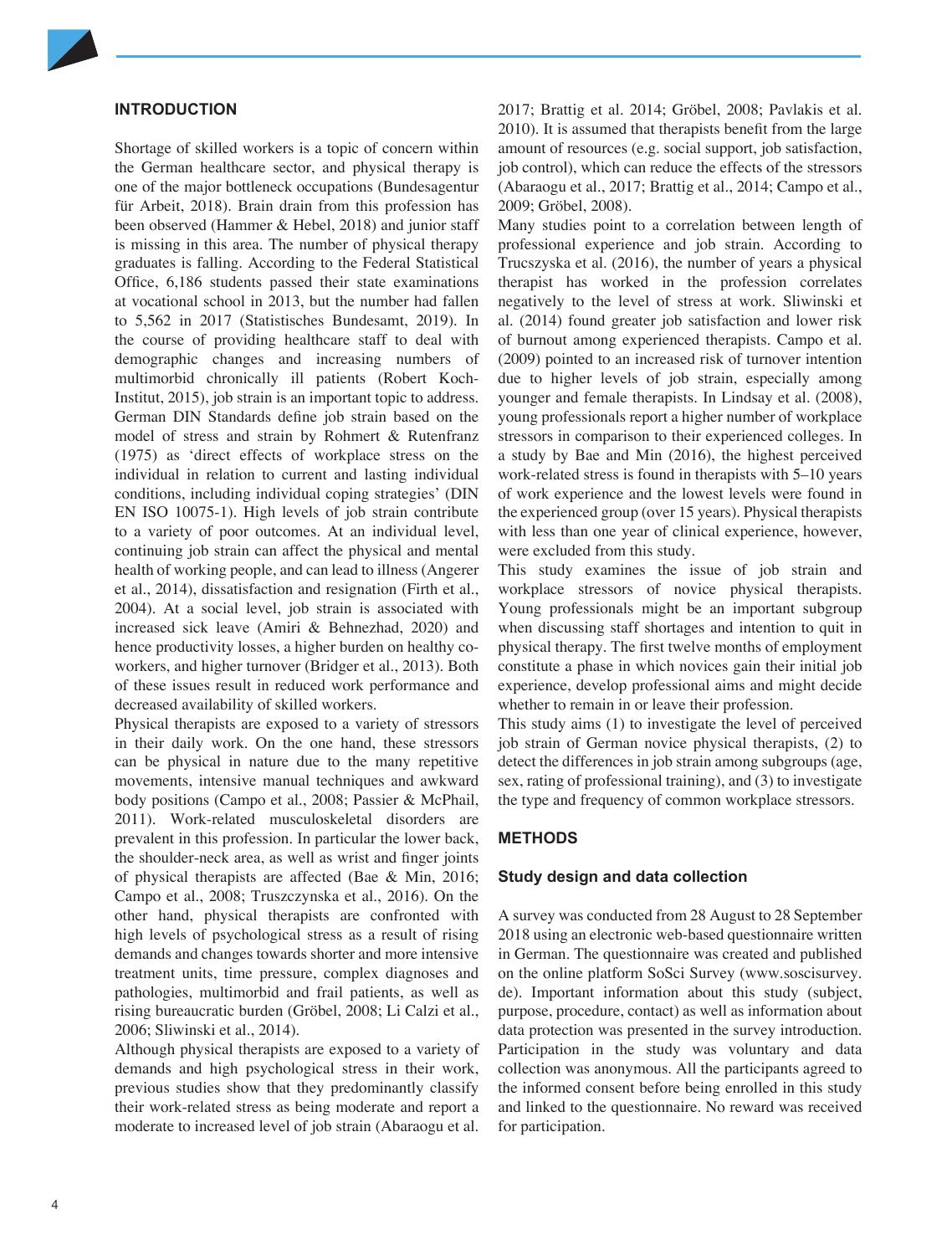## **Subjects**

All the certified physical therapists who had currently been working in this professional field for 12 months or less, with residence in Germany, were invited to participate. Participants who did not provide at least one valid response were excluded.

Subjects were recruited through two paths. Firstly, a link to the web-based questionnaire was posted in four forums for physical therapists. Secondly, 17 German vocational schools for physical therapy agreed to make their mailing lists of graduates (examination years 2018 and 2017) available for the study in order to promote participation. A reminder was sent after two weeks.

#### **Questionnaire**

The study used a self-administrated questionnaire, which was subdivided into three sections: (A) job strain, (B) workplace stressors and (C) sociodemographic characteristics, including possibly strain-influencing factors such as rating of professional training, psychological resources and external factors. Items were constructed on the basis of a literature search and student consultations. None of the questions were mandatory, and participants could choose to skip answers.

Job Strain: Job strain was measured indirectly evaluating its effects. An overall score of a selection of five groups of effects was compiled. Items were taken from the subscale 'outcomes' of the German version of the Copenhagen Psychosocial Questionnaire (COPSOQ). The COPSOQ is an instrument that is widely used in Germany to record psycho-mental workload and job strain (Nübling et al., 2020). Questions about job strain were linked to the following five groups: workplace commitment (3 items), job satisfaction (7 items), general health (1 item), symptoms of burnout (5 items) and intention to turnover (2 items). Each item was on a five-point Likert scale. In order to identify health status, however, a number between 0 (worst) and 10 (best) has to be chosen on a visual rating scale. The results were displayed as percentage values of individual point scores. Items of 'symptoms of burnout' and 'intention to turnover' were therefore inverted. Values between 0 and 100 were possible.

Workplace stressors: A list of 21 work place stressors was supplied, subdivided into three groups: work environment, work organisation and work task. These were taken from four previous studies evaluating work-related stressors (Brattig et al., 2014; Keller et al., 2010; Lindsay et al., 2008; Lohmann-Haislah, 2012). The selection was based on student prioritisation. Participants were asked to tick those factors that cause job strain for them. In addition, a free-text field was displayed to provide an opportunity to add individual stressors not listed in the given options. All the selected stressors had to be rated regarding their

frequency of appearance in everyday work life from  $1 =$ 'always' to  $5 =$  'hardly ever'.

Characteristics of the sample: Items to describe the sample included gender, age, educational level, residence (federal state), examination grade, clinical experience, type of clinic (outpatient, inpatient) and number of days of sick leave since job entry, as well as type of employment and monthly gross salary. Four self-developed items evaluated the professional training received at vocational school using a five-point Likert scale. Participants were asked whether they (i) rate their training generally positively, (ii) were able to apply what they had learned, (iii) felt well prepared for job entry and (iv) whether they felt able to meet job-related requirements. In order to describe the target group in more detail, participants were also asked to rate the personal resources: own professional expertise and knowledge, social support (friends, family), possibilities for stress reduction (e.g., sport, relaxation) and job control. These four resources had to be rated on a scale between  $1 = 'very negative'$  to  $5 = 'very positive'.$ Furthermore, common stressors (eustress and distress) outside the workplace setting were examined. A list of seven items was provided, on the basis of the results of students' consultations. Participants were asked whether they (a) frequented advanced training in addition to work, (b) had taken a vacation in the previous 4 weeks, (c) changed job, or (d) changed place of residence since career entry, (e) experienced stressful events in personal life, (f) are responsible for the care of children or relatives, or (g) suffer from a psychological disease.

The complete questionnaire in original language and English translation can be seen in the appendix.

## **Pretest**

In preparation of the study, a pretest of the questionnaire was carried out with 12 participants, nine of whom were novice physical therapists. The pretest aimed to identify potential problems in the functioning of the test or any difficulties in comprehension, which could lead to biased answers. In addition, the provided list of stressors was evaluated. Free-text fields were displayed on each page of the questionnaire in order to gather comments or remarks. No problems in technical functionality and usability were detected. Remarks on content and wording were discussed and changes were made where appropriate.

## **Statistic**

Data was analysed using IBM SPSS statistics 2018 software. All the responses were tabulated and descriptive statistics for all the items were obtained. Missing data was not considered in the analysis. To analyse the five different dimensions of job strain, a score of all the items of each dimension was formed and presented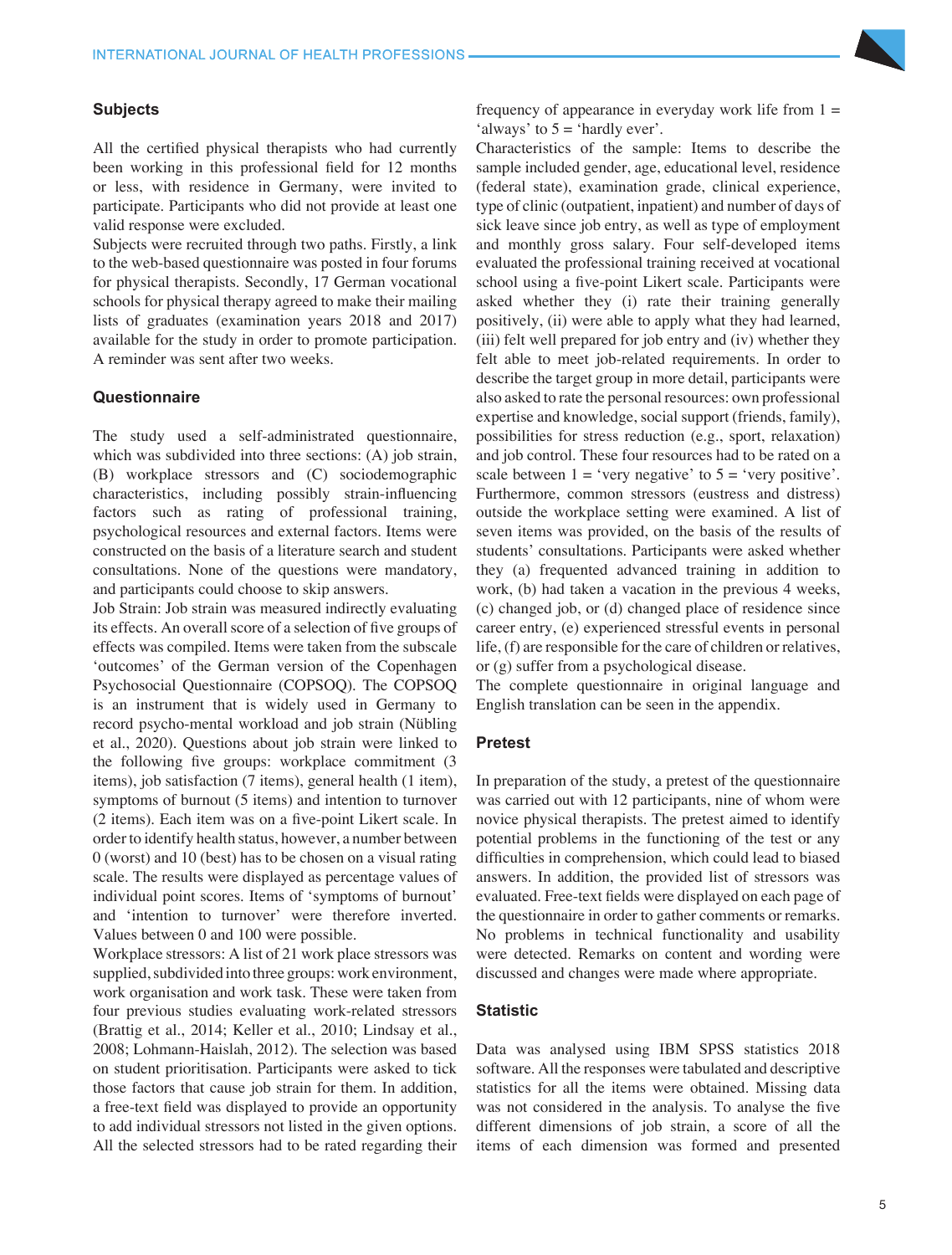

as a percentage. Based on the study by Gröbel (2008), five categories were defined for the interpretation of the results: '0–19' as very low, '20–39' as low, '40–59' as moderate, '60–79' as high, '80–100' as very high.

For the overall rating of job strain, mean and standard deviation of all the values of individual point scores were calculated. Five categories were defined for the interpretation: '0–19' as very high, '20– 39' as high, '40– 59' as moderate, '60–79' as low, '80–100' as very low level of job strain.

Subgroup analyses based on sex, age and rating of professional training were performed. For each analysis, data was divided into two groups: firstly, questionnaires completed by males and females, secondly, those completed by younger ( $\leq$  23 years) and by older physical therapists, and thirdly, those completed by physical therapists who gave a positive rating of their professional training and those with a neutral or negative rating. An independent t-test was used for comparison between the pairs of groups. Correlations between the overall job strain score and age, or rating of professional training were measured using Spearman's correlation coefficient. Results with  $p < 0.05$  were considered to be significant. Workplace stressors were reported according to frequency and percentage of being mentioned, and ranked.

# **RESULTS**

From 502 clicks, 176 questionnaires were edited (35.1%). A total of 23 questionnaires were excluded due to the following reasons: no valid answers  $(n = 12)$ , clinical experience ( $> 12$  months) ( $n = 9$ ) type of employment (not currently working as physical therapist)  $(n = 2)$ . Data of 153 therapists remained for evaluation.

#### **Characteristics of the sample**

The respondents were aged between 19 and 40 years and had an average length of service of about eight months. Approximately two third of the respondents were women, and the majority were employed full-time in an outpatient medical facility. Characteristics of the sample are listed in Table 1.

The majority of participants reported their psychological resources positively: 85.0% of all the asked novice physical therapists rated their social support (by friends, family) as positive or very positive. 63.8% positively rated their opportunities for stress reduction, and 63.8% were satisfied with their job control. Regarding their own professional expertise and knowledge, 59.9% ranked this as positive or very positive, 29.6% as moderate and 10.5% as low.

In retrospect, professional training received at vocational school was seen very differently by the respondents (Fig. *Table 1: Characteristics of the sample.*

|                                           | number         | percentage   |
|-------------------------------------------|----------------|--------------|
| gender                                    |                |              |
| female                                    | 103            | 67.3         |
| male                                      | 50             | 32.7         |
| age (years)                               |                |              |
| M (SD)                                    | 24.0 (2.9)     |              |
| highest level of education                |                |              |
| Mittlere Reife                            | 35             | 22.9         |
| Fachabitur                                | 29             | 19.0         |
| Abitur                                    | 69             | 45.1         |
| University degree                         | 20             | 13.1         |
| examination grade                         |                |              |
| very good (1)                             | 31             | 20.3         |
| good (2)                                  | 86             | 56.2         |
| satisfactory (3)<br>sufficient (4)        | 33<br>3        | 21.6<br>2.0  |
|                                           |                |              |
| type of clinic                            |                |              |
| outpatient sector<br>inpatient sector     | 124<br>27      | 81.1<br>17.6 |
| other                                     | $\overline{2}$ | 1.3          |
|                                           |                |              |
| professional experience (months)<br>M(SD) | 8.2(3.2)       |              |
|                                           |                |              |
| employment                                |                |              |
| full-time<br>part-time                    | 119<br>28      | 77.8<br>18.3 |
| marginally employed                       | 6              | 3.9          |
|                                           |                |              |
| days of sick leave<br>$0 - 5$ days        | 101            | 66.5         |
| $6 - 10$ days                             | 36             | 23.5         |
| $11 - 15$ days                            | 8              | 5.2          |
| $16 - 20$ days                            | 4              | 2.6          |
| more than 20 days                         | 3              | 2.0          |
| not specified                             | $\mathbf{1}$   | 0.7          |
| gross income (per month)                  |                |              |
| $< 1.000$ €                               | 17             | 11.1         |
| $1.000 - 1.500$ €                         | 14             | 9.2          |
| $1.500 - 2.000 \text{ } \in$              | 40             | 26.1         |
| $2.000 - 5.500$ €                         | 66             | 43.1         |
| $2.500 - 5.000$ €                         | 12             | 7.8          |
| ≥ 3.000 €                                 | 3              | 2.0          |
| not specified                             | $\mathbf{1}$   | 0.7          |
| residence (federal state)                 |                |              |
| Baden-Wuerttemberg                        | 37             | 24.2         |
| Bavaria                                   | 24             | 15,7         |
| North Rhine-Westphalia                    | 24             | 15.7         |
| Rhineland-Palatinate                      | 17<br>10       | 11.1<br>6.5  |
| Brandenburg<br>Lower Saxony               | 8              | 5.2          |
| others                                    | 31             | 21.6         |
| not specified                             | 2              | 1.3          |

*M= mean; SD= standard deviation*

1). It was predominantly rated as good. However, 23.7% of the respondents evaluated their education as mediocre and 16.5% as bad or even very bad.

Most of the physical therapists were of the opinion that they had been well prepared for job entry  $(n = 93,$ 61.2%), however, 22.4% ( $n = 34$ ) did not. The majority of respondents felt that they were able to meet job-related requirements (n = 87, 57.2%). But only 44.7% (n = 68)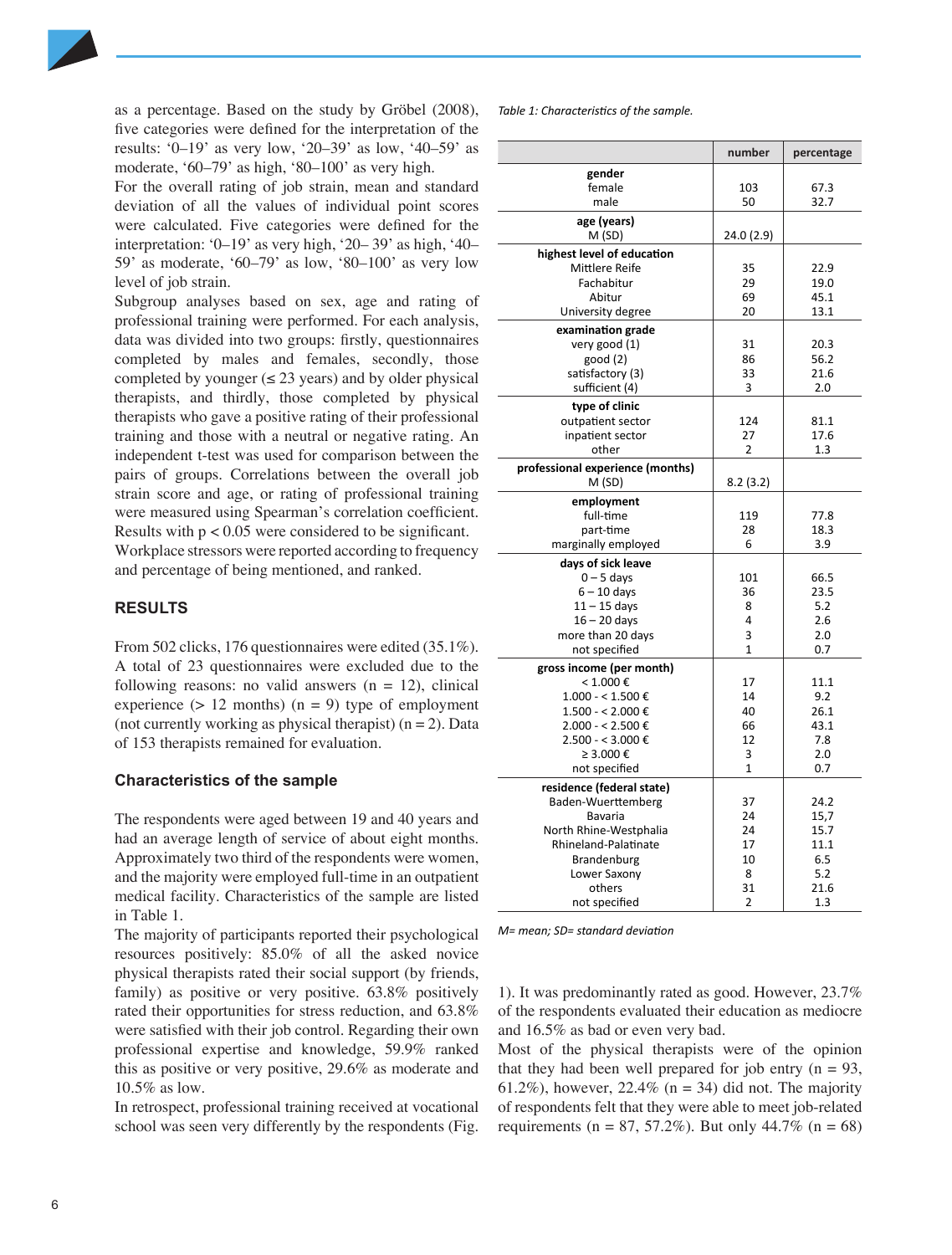

number of respondents (%)

*Figure 1: Rating of professional training received at vocational school.*



*0–19 = very low, 20–39 = low, 40–59 = moderate, 60–79 = high, 80–100 = very high*

0–19 = very low, 20–39 = low, 40–59 = moderate, 60–79 = high, 80–100 = very high *Figure 2: Different aspects of job strain.*

agreed that they could apply what they had learned at vocational school.

# **Job Strain**

Low levels of job strain were reported with a mean overall score of  $64.8$  (SD = 6.3). Of the 153 respondents, 12 physical therapists (7.9%) rated their job strain as high or very high, 39 (25.5%) as moderate, and 102 (66.6%) as low or very low.

Regarding the five different aspects of job strain (Fig. 2), high levels of workplace commitment and general health as well as low levels of turnover were reported. Job satisfaction and burnout symptoms were rated as moderate.

# **Subgroup Analysis**

Statistical analysis revealed no significant between-group differences in job strain between women (64.9%) and men (65.5%) ( $p = 0.8$ ), or between therapists younger than 23 years (62.7%) and those older (67.2%) ( $p = 0.10$ ). However, significant differences in job strain  $(p < 0.01)$ were found between the groups reporting positive (71.3%) or negative (56.0%) rating of professional training.

A significant positive correlation ( $r = 0.5$ ,  $p < 0.01$ ) between the rating of professional training and the overall job strain score was also noted. Respondents rated their professional training as positive reported lower levels of job strain. No correlation was revealed between age and the overall job strain score  $(r = -0.1, p = 0.2)$ .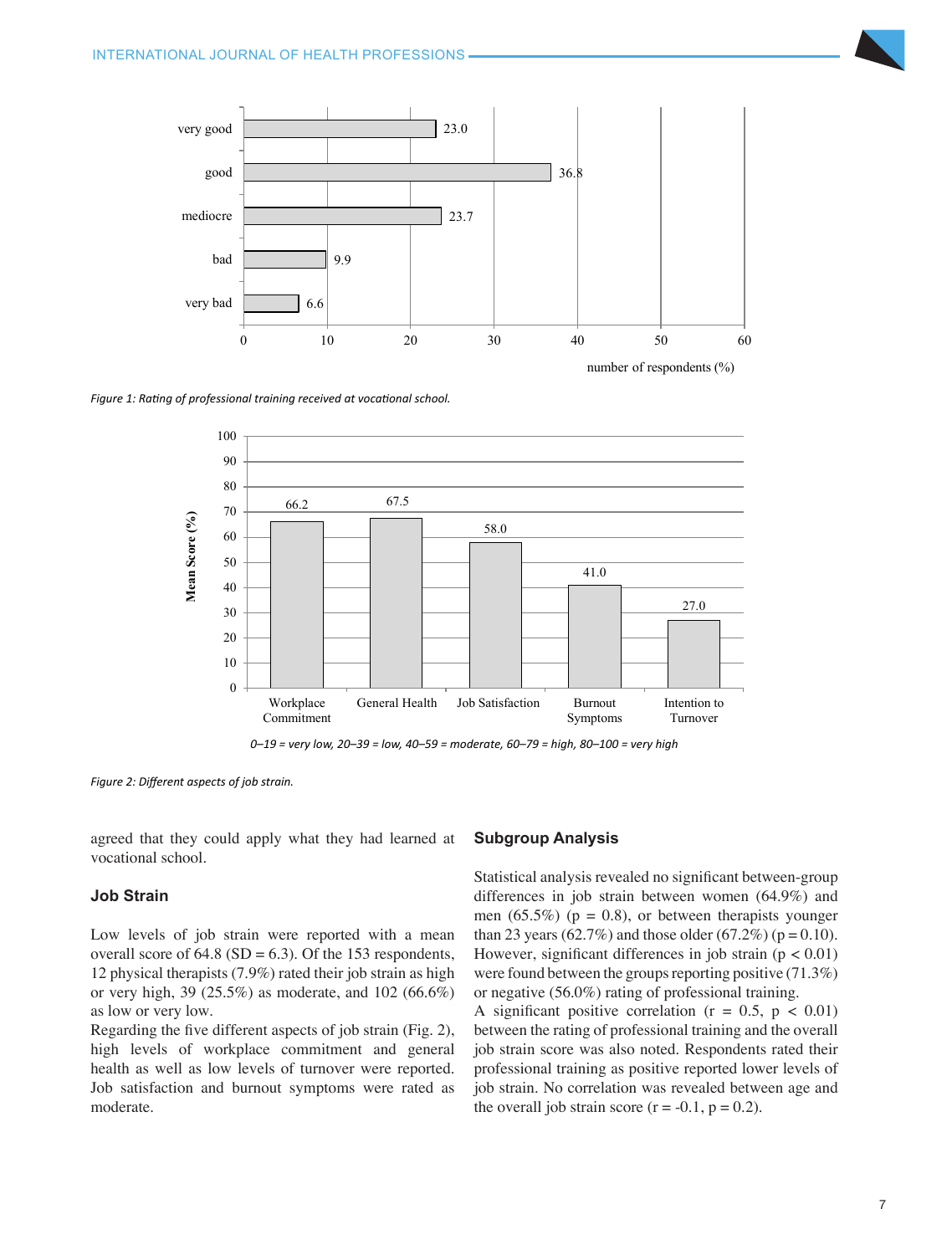

percentage of respondents selecting the stressor (%)

*Figure 3: Workplace stressors.*

# **Workplace Stressors**

On average, respondents reported 7.1  $(SD = 3.7)$ stressors that contributed to job strain during their first year of profession. Figure 3 shows the complete list of work-related stressors with their frequency selection shown in percentage terms. Inadequate compensation for work (63.4%), high caseload (54.2%), time pressure (52.3%), physical stress (50.3%) and doing work tasks simultaneously (45.8%) were the most common workplace stressors mentioned.

With regard to the frequency of appearance of the selected stressors in everyday work life, inadequate compensation for work, high caseload and time pressure are also dominant. Three-quarters of the respondents who selected these factors indicated that these stressors appeared often or always in everyday work. 'Physical stress' appeared predominantly (62.3%) sometimes or often, and high values were measured in work organisation: more than 70% of the participants agreed that understaffing, doing work tasks simultaneously and stressful working hours appear often or very often in everyday work.

#### **External factors influencing perceived job strain**

On average, novice physical therapists reported two influencing factors outside the workplace setting. 57.5% stated that they frequently attended advanced training in addition to work, 34.0% had taken a vacation in the previous four weeks, 30.7% reported stressful events in private life, and 19.0% reported having changed jobs since career entry. Having changed place of residence or being responsible for the care of children or relatives were less frequently reported (<8%). Six respondents (3.9%) indicated that they suffered from a psychological disease.

### **DISCUSSION**

This study aimed to investigate job strain in novice physical therapists in Germany during their first year of profession. A sample of 153 physical therapists participated, most aged between 21 and 26 years, and employed full-time in an outpatient medical facility.

In this present study, the surveyed novice physical therapists reported a low level of job strain. These results are in accordance with those of the survey by Gröbel (2008) of German physical therapists with varying amounts of experiences: Participants also described positive outcomes in job strain, although high job demands were reported. A study by Truszyczynska et al. (2016) of young physical therapists in Poland who had been employed in their profession for 6.3 years on average also confirms this observation. The majority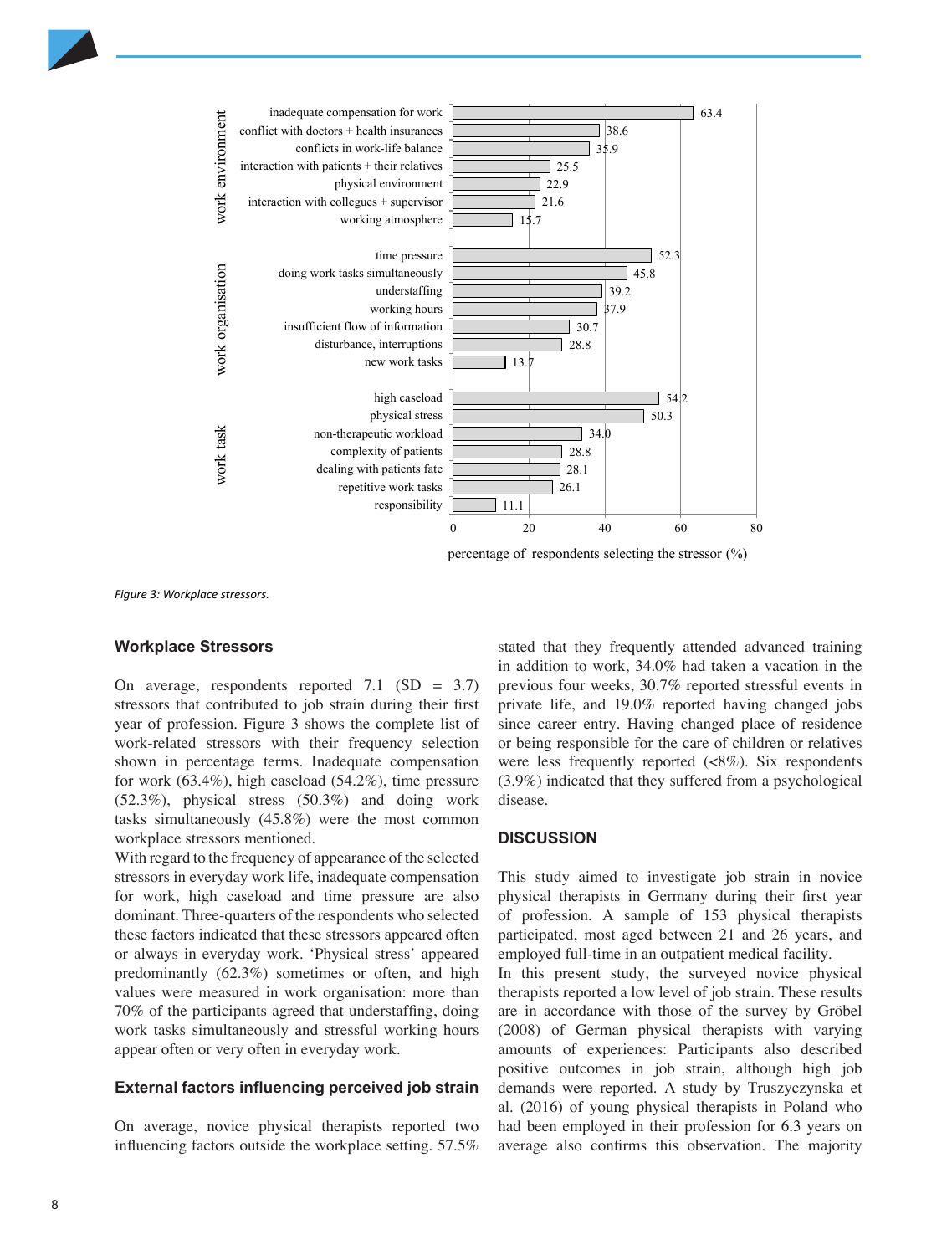

of Polish therapists (51.9%) reported a low level of job strain.

However, the impact of job strain in novice physical therapists should not be underestimated. Attention should be paid to the percentage of those who suffer from workplace stress and high job strain. In this study, there were at least 7.9% of the participants who reported high or very high levels of job strain. In Truszyczynska et al. (2016), there were 16.7% young professionals with high to very high levels of job strain.

Regarding the five dimensions of job strain, high levels of general health and workplace commitment and low levels in turnover intention were identified. The symptoms of burnout were considered to be moderate. These results are similar to those for German physical therapists with different length of service (Gröbel, 2008). One possible explanation may be presentism caused by high social pressure under which newcomers to the profession find themselves. This can include perceived obligations to their patients and concerns about the consequences of missed appointments, or concerns about colleagues having to cover their absence by working overtime.

Regarding job satisfaction, only moderate ratings were recorded. This is in contrast to the other German surveys, which point to high levels of job satisfaction among physical therapists (Brattig et al., 2014; Gröbel, 2008), and also among novices with up to three years of experience (Blümke et al., 2019; Dieterich et al., 2019). One explanation might be that this study focused on the first year of profession, and consequently, there is a lack of experience in this group. Previous studies on new graduate nurses showed a positive correlation between length of service and job satisfaction (Cheng et al., 2015; Halfer & Graf, 2006). Sliwinski et al. (2014) also found greater job satisfaction and lower risk of burnout among experienced physical therapists.

Another explanation may be related to some of the dominating factors, which influence job satisfaction. With regard to the individual items describing job satisfaction in this study, therapists voiced dissatisfaction with their salary and indecision about their career prospects in particular. In the study by Brattig et al. (2014), a third of German physical therapists also mentioned higher wages as an important factor to promote job satisfaction. It can be assumed that the importance of remuneration for entrant workers is decisive, especially against the background of the financial costs of their professional education. At the same time, the wage can be seen as a sign of appreciation for work done. A possible explanation for the indecisiveness of career perspectives is the current discussion in politics and the media regarding the role of the physical therapists. The effect of the shortage of skilled workers has become evident. Physical therapy is also currently in a phase of upheaval: model projects are being initiated, and academisation is progressing. At present, however, it is unclear how these issues will affect the profession and the perspectives of therapists.

The novice physical therapists in this study experience many stressors at work. Nevertheless, the resultant strain is perceived to be low. The presence of high coping capacities and psychological resources may serve to counteract the stressors. In this study, there were a number of psychological resources that were held in high regard by the respondents: workplace commitment, social support, and job control. According to the Job Demands-Resources model of Demerouti et al. (2001), it may be these resources that serve as protective factors and have a pronounced mitigating effect on the burdens experienced by novice physical therapists. The high rating of job control also suggests a classification in the active job category of Karasek's demand-control model in which both the demands and the perceived control are high, resulting in little strain (Karasek, 1979).

This study indicates that the professional training received at vocational school is a significant influencing factor. 22.4% of the surveyed novices did not feel well prepared for job entry and did not feel able to meet job-related requirements. Almost every third subject stated that they could not implement what they had learned at vocational school. This also applies vice versa: a positive perception of the training received was accompanied by a lower level of job strain. This result is in line with the studies on medical graduates. Brennan et al. (2010) showed that a lack of clinical experience and competences as well as subjective perceptions of insufficient preparation through medical studies contribute to an increased experience of strain. Therefore, a good and highly professional practiceoriented training may be an important protective factor curbing job strain, and can be a possible starting point to ameliorate transition to practice for novice physical therapists.

# **LIMITATIONS**

In this study, job strain is recorded using a subjective analysis procedure. This could be a possible source of bias, as the self-assessment can be influenced by the subject's characteristics and expectations as well as his/her current life situation (Böckelmann & Seibt, 2011). By collecting data at a single point in time, currently dominant strain factors or positive events can have a greater impact on an individual assessment and distort the perceptions of the subject. In this context, it should be pointed out that the survey took place during a holiday period. At least 34.0% of all the novice physical therapists asked reported that they had taken a vacation in the previous four weeks. It can be assumed that the physical therapists would have been more relaxed due to the summer holidays and that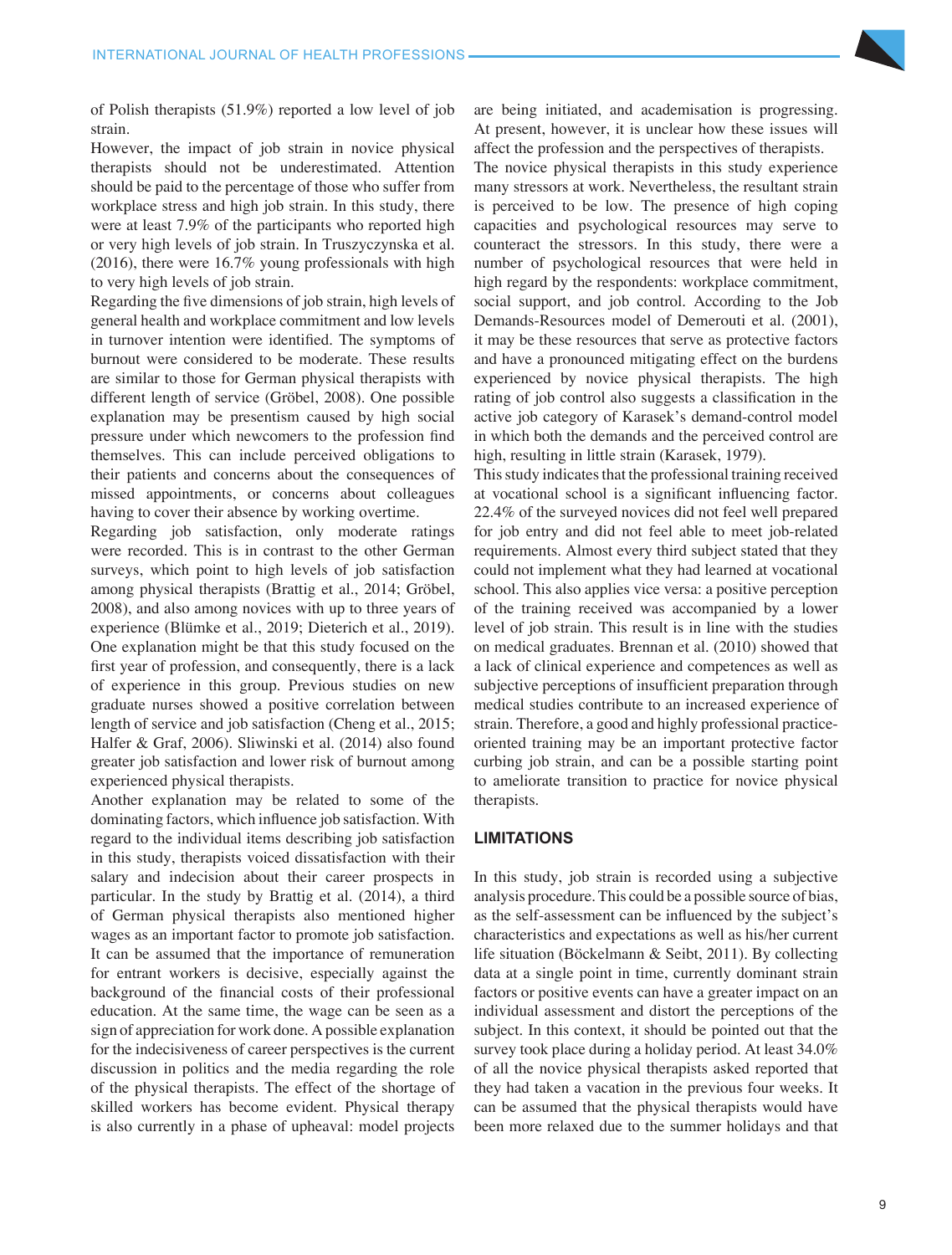the number of patients being treated would be lower.

A self-administered questionnaire was used in this survey, which has not been evaluated as a measuring instrument. This poses a risk of bias. However, for validation purposes a pretest was carried out during the development of the questionnaire and changes were adapted accordingly.

The survey addresses physical therapists throughout Germany. By sharing the link via online portals, wide access to the survey was made possible. However, the results regarding the place of residence indicate that some federal states are underrepresented and the majority of the participants reside in the southwest of the country. One reason for this could be the sharing of the link via vocational schools. Most schools who agreed to forward the link to their graduates were situated in the southwest of Germany.

A further important limitation is the under-representation of physical therapists employed in the inpatient sector (hospitals and clinics), with only 17.6% of all the participants practicing in this sector. As a result, the results of the study are dominated by the situation of newcomers to the profession who are employed in outpatient facilities (81.1%). This may also be a source of bias because lower levels of job strain can be assumed for those working in hospitals—due to the higher salaries (collective labour agreements), reduced level of bureaucratic burdens and fewer patients per hour.

### **CONCLUSION**

In this study, novice physical therapists in Germany reported low levels of job strain. They identified various workplace stressors, but at the same time showed high levels of workplace commitment, general health and psychological resources, which might be strongly protective factors. However, many workplace stressors, in particular inadequate compensation for work, high caseload, time pressure, physical stress and requirements to perform work tasks simultaneously, as well as moderate levels of job satisfaction and burnout symptoms were reported.

These results present potentials to improve the situation of novice physical therapists in order to maintain job satisfaction and health. In particular, this includes the introduction of health promotion programs within workplaces and improvement of professional training at vocational school for better integration of learned skills into practice.

#### **Ethical approval, registration**

n.a.

# **Conflict of interest**

None.

#### References

- Abaraogu, U. O., Ezema C. I., & Nwosu, C. K. (2017). Job stress dimension and work-related musculoskeletal disorders among southeast Nigerian physiotherapists. International Journal of Occupational Safety and Ergonomics, 23(3), 404–409. doi:10.1080 /10803548.2016.1219476
- Amiri, S., & Behnezhad, S. (2020). Associations between job strain and sick leave: a systematic review and meta-analysis of prospective cohort studies. Public Health, 185, 235–242. doi:10.1016/j. puhe.2020.05.023
- Angerer, P., Siegrist K., & Gündel, H. (2014). Psychosoziale Arbeitsbelastungen und Erkrankungsrisiken. In: Landesinstitut für Arbeitsgestaltung des Landes Nordrhein-Westfalen (LIA. nrw) (Eds.), Erkrankungsrisiken durch arbeitsbedingte psychische Belastung (pp. 30–169).
- Bae, Y.-H., & Min, K. S. (2016). Associations between work-related musculoskeletal disorders, quality of life, and workplace stress in physical therapists. Industrial Health, 54(4), 347–353. doi:10.2486/ indhealth.2015-0127
- Blümke, C., Wasner, M., & Räbiger, J. (2019). "Das Studium allgemein ist derzeit nur bedingt eine Bereicherung und Auswertung des Berufes." Das Studium der Physiotherapie - eine Auswertung. Zeitschrift für Physiotherapeuten, 71(9), 10–16.
- Böckelmann, I., & Seibt, R. (2011). Methoden zur Identifikation vorwiegend psychischer Berufsbelastung und Beanspruchung - Möglichkeiten für die betriebliche Praxis. Zeitschrift für Arbeitswissenschaft, 65(3), 205–221. doi:10.1007/BF03373839
- Brattig, B., Schablon, A., Nienhaus, A., & Peters C. (2014). Occupational accident and disease claims, work-related stress and job satisfaction of physiotherapists. Journal of Occupational Medicine and Toxicology, 9(1), 36. doi:[10.1186/s12995-014-](https://doi.org/10.1186/s12995-014-0036-3) [0036-3](https://doi.org/10.1186/s12995-014-0036-3)
- Brennan, N., Corrigan, O., Allard, J., Archer, J., Barnes, R., Bleakley, A., Collet, T., & Regan de Bere, S. (2010). The transition from medical student to junior doctor: today's experiences of Tomorrow's doctors. Medical Education, 44, 449-458. doi:10.111/ j.1365-2923.2009.03604.x
- Bridger, R. S., Day, A. J., & Morton, K. (2013). Occupational stress and employee turnover. Ergonomics, 56(11), 1629–1639. doi:10.1080/ 00140139.2013.836251.
- Bundesagentur für Arbeit. (2018). Blickpunkt Arbeitsmarkt: Fachkräfteengpassanalyse. Retrieved from https://statistik. arbeitsagentur.de
- Campo, M., Weiser, S., Koenig, K. L., & Nordin, M. (2008). Workrelated musculoskeletal disorders in physical therapists: a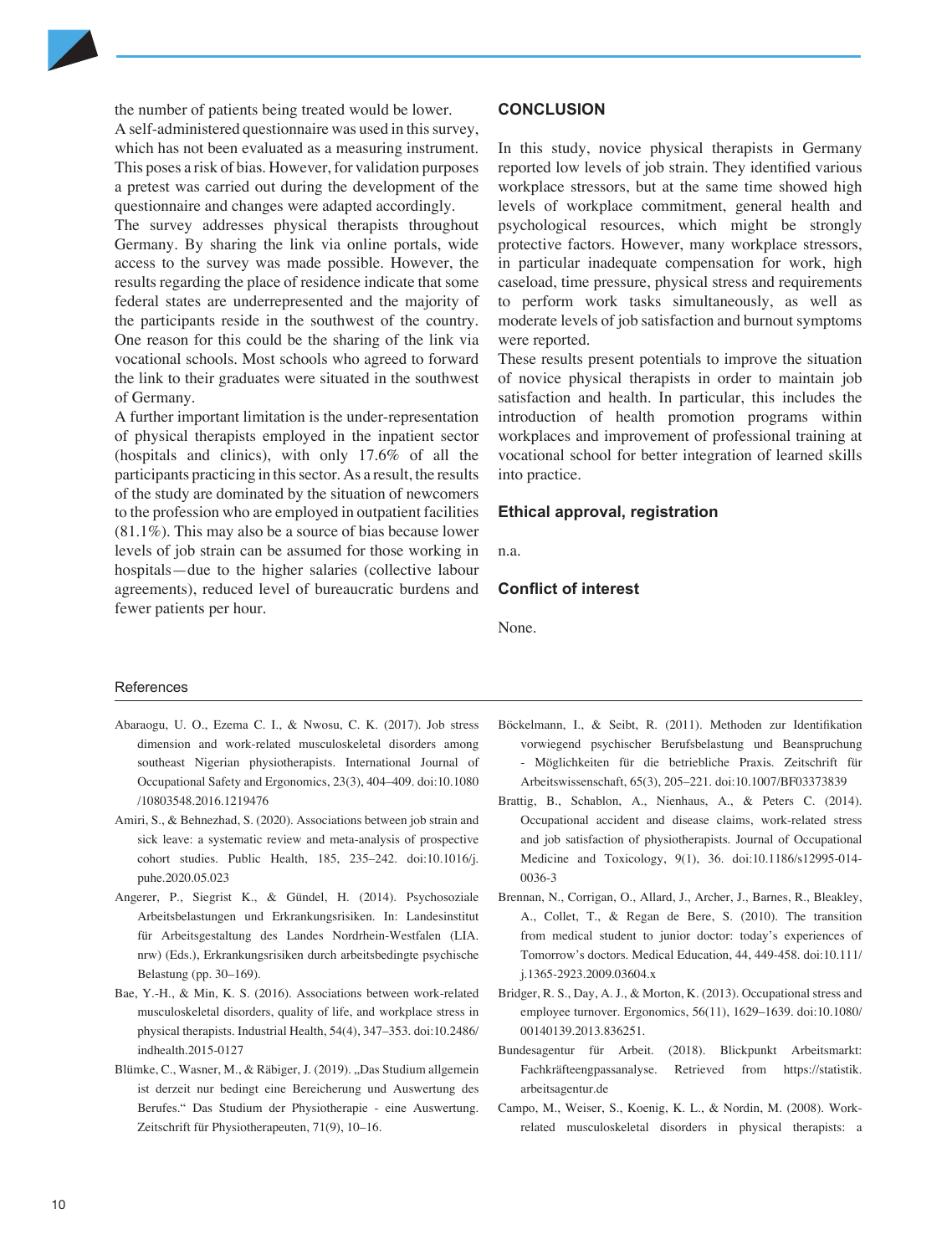prospective cohort study with 1-year follow-up. Physical Therapy, 88(5), 608–619. doi:10.2522/ptj.20070127

- Campo, M. A., Weiser, S., & Koenig, K. L. (2009). Job strain in physical therapists. Physical Therapy, 89(9), 946–956. doi:10.2522/ ptj.20080322
- Cheng, C. Y., Liou, S. R., Tsai, H. M. & Chang, C. H. (2015). Job stress and job satisfaction among new graduate nurses during the first year of employment in Taiwan. International Journal of Nursing Practice, 21(4), 410–418. doi:10.1111/ijn.12281
- Demerouti, E., Bakker, A. B., Nachreiner, F., & Schaufeli, W. B. (2001). The Job Demands-Resources Model of Burnout. Journal of Applied Psychology, 86(3), 499–512. doi:10.1037/0021-9010.83.3.499
- Dieterich, S., Hoßfeld, R., Latteck, Ä. D., Bonato, M., Fuchs-Rechlin, K., Helmbold, A., große Schlarmann, J. & Heim, S. (Eds) (2019). Verbleibstudie der Absolventinnen und Absolventen der Modellstudiengänge in Nordrhein-Westfalen (VAMOS) – Abschlussbericht. Bochum 2019.
- DIN EN ISO 10075-1. Ergonomic principles related to mental workload – Part 1: General issues and concepts, terms and definitions (ISO 10075-1:2018); German version EN ISO 10075-1:2017); German version EN ISO 10075-1:2017
- Firth, L., Mellor, D. J., Moore, K.A., & Loquet, C. (2004). How can managers reduce employee intention to quit. Journal of Managerial Psychology, 19(2), 170–187. doi:10.1108/02683940410526127
- Gröbel, S. (2008). Psychosoziale Belastungen von PhysiotherapeutInnen. Querschnittsstudie zur Arbeitsbelastung mittels des Copenhagen Psychosocial Questionnaire. Zeitschrift für Physiotherapeuten, 60, 1068–1087.
- Halfer, D., & Graf, E. (2006). Graduate nurse perceptions of the work experience. Nursing Economics, 24(3), 150–155.
- Hammer, S., & Hebel, L. (2018). Warum Physiotherapeuten ihren Beruf verlassen. Zeitschrift für Physiotherapeuten, 70, 18–23.
- Karasek, R. A. (1979). Job Demands, Job Decision Latitude, and Mental Strain: Implications for Job Redesign. Administrative Science Quaterly, 24(2), 285–308. doi:10.2307/2392498
- Keller, M., Aulike, B., Böhmert, M., & Nienhaus, B. (2010). Explorative Studie zur Erfassung arbeitsbedingter Stressoren und Ressourcen von Klinikärztinnen und –ärzten. Psychologie Des Alltagshandelns, 3(1), 39–50.
- Li Calzi, S., Farinelli, M., Ercolani, M., Alianti, M., Manigrasso V., & Taroni, A. M. (2006). Physical rehabilitation and burnout: different aspects of the syndrome and comparison between healthcare professionals involved. Europa Medicophysica, 42(1), 27–36.
- Lindsay, R., Hanson, L., Taylor, M., & McBurney H. (2008). Workplace stressors experienced by physiotherapists working in regional public hospitals. The Australian Journal of Rural Health, 16(4), 194–200. doi:10.1111/j.1440-1584.2008.00980.x
- Lohmann-Haislah, A. (2012). Stressreport Deutschland 2012. Psychische Anforderungen, Ressourcen und Befinden. Retrieved from: www.baua.de/dok/3430796
- Nübling, M., Vomstein, M., Nolle, I., Lindner, A., & Lincke, H. J. (2020). Mitarbeiterbefragung zu psychosozialen Faktoren am Arbeitsplatz. Deutsche Standard-Version des COPSOQ (Copenhagen

Psychosocial Questionnaire). Retrieved from: www.copsoqnetwork.org/assets/COPSOQ-3a-mit-Skalenzuordnung\_230420. pdf

- Passier L., & McPhail, S. (2011). Work related musculoskeletal disorders amongst therapists in physically demanding roles: qualitative analysis of risk factors and strategies for prevention. BMC Musculoskeletal Disorders, 12, 24. doi:10.1186/1471-2474- 12-24
- Pavlakis, A., Raftopoulos, V., & Theodorou, M. (2010). Burnout syndrome in Cypriot physiotherapists: a national survey. BMC Health Services Research, 10, 63. doi:10.1186/1472-6963-10-63
- Robert Koch-Institut (Eds) (2015). Gesundheit in Deutschland. Gesundheitsberichtserstattung des Bundes. Gemeinsam getragen von RKI und Destatis. RKI, Berlin.
- Sliwinski, Z., Starcyzynska, M., Kotela, I., Kowalski, T., Krys-Noszczyk, K., Lietz-Kijak, D., Kijak, E., Makara-Studzinska, M. (2014). Burnout among physiotherapists and length of service. International Journal of Occupational Medicine and Environmental Health, 27(2), 224–235. doi:[10.2478/s13382-014-0248-x](https://doi.org/10.2478/s13382-014-0248-x)
- Statistisches Bundesamt (2019). Bildung und Kultur: Berufliche Schulen, Fachserie 11, Reihe 2. Retrieved from https://www. destatis.de/DE/Themen/Gesellschaft-Umwelt/Bildung-Forschung-Kultur/Schulen/\_inhalt.html
- Truszczynska, A., Scherer, A., & Drzal-Grabiec, J. (2016). The occurrence of overload at work and musculoskeletal pain in young physiotherapists. Work, 54(3), 609–616. doi:10.3233/WOR-162343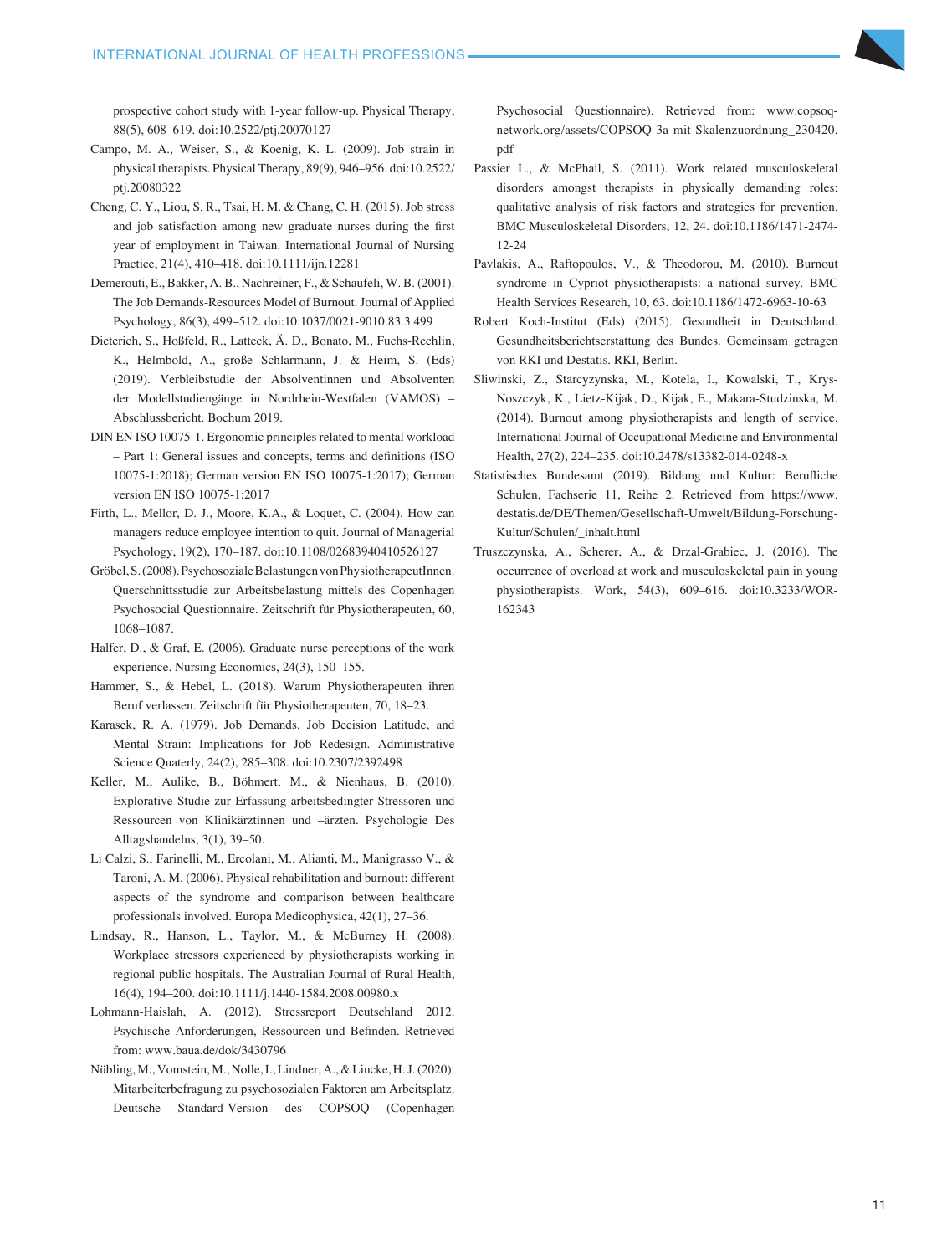# **Appendix 1: Questionnaire in German (original language)**

# **A) Psychische Beanspruchung**

| A1 Arbeitsengagement                                                                                                                                                                                                                                                                                                              |              |
|-----------------------------------------------------------------------------------------------------------------------------------------------------------------------------------------------------------------------------------------------------------------------------------------------------------------------------------|--------------|
| Wie oft treffen folgende Aussagen auf dich zu?<br>5 immer<br>4 oft<br>3 manchmal<br>2 selten<br>1 nie / fast nie                                                                                                                                                                                                                  |              |
| N kann ich nicht beurteilen                                                                                                                                                                                                                                                                                                       | Quelle:      |
| Bei meiner Arbeit bin ich voller Energie.                                                                                                                                                                                                                                                                                         | COPSOQ B14.1 |
| Ich bin von meiner Arbeit begeistert.                                                                                                                                                                                                                                                                                             | COPSOQ B14.2 |
| Ich gehe völlig in meiner Arbeit auf.                                                                                                                                                                                                                                                                                             | COPSOQ B14.3 |
|                                                                                                                                                                                                                                                                                                                                   |              |
| <b>A2 Gesundheitszustand</b><br>Wenn Du den besten denkbaren Gesundheitszustand mit 10 Punkte bewertest und den schlechtesten denkbaren<br>mit 1 Punkt: Wie viele Punkte vergibst Du dann für Deinen derzeitigen Gesundheitszustand?<br>1 2 3 4 5 6 7 8 9 10<br>Schlechtester<br>Bester<br>denkbarer Zustand<br>denkbarer Zustand | COPSOQ B12   |
| <b>A3 Arbeitszufriedenheit</b>                                                                                                                                                                                                                                                                                                    |              |
| 5 sehr zufrieden<br>4 zufrieden<br>3 teils - teils<br>2 unzufrieden<br>1 sehr unzufrieden<br>N kann ich nicht beurteilen                                                                                                                                                                                                          |              |
| Deinen Berufsperspektiven                                                                                                                                                                                                                                                                                                         | COPSOQ B11.1 |
| Den Leuten, mit denen Du arbeitest                                                                                                                                                                                                                                                                                                | COPSOQ B11.2 |
| Den körperlichen Arbeitsbedingungen                                                                                                                                                                                                                                                                                               | COPSOQ B11.3 |
| Der Art und Weise, wie Deine Abteilung geführt wird                                                                                                                                                                                                                                                                               | COPSOQ B11.4 |
| Die Art und Weise, wie Deine Fähigkeiten genutzt werden                                                                                                                                                                                                                                                                           | COPSOQ B11.5 |
| Deinem Lohn / Gehalt                                                                                                                                                                                                                                                                                                              | COPSOQ B11.6 |
| Deiner Arbeit insgesamt unter Berücksichtigung aller Umstände                                                                                                                                                                                                                                                                     | COPSOQ B11.7 |
| <b>A4 Burnout - Symptome</b>                                                                                                                                                                                                                                                                                                      |              |
| Bitte gib für jede der folgenden Aussagen an, inwieweit diese auf dich zutrifft. Wie häufig<br>1 nie / fast nie<br>2 einige Male im Jahr<br>3 einige Male im Monat<br>4 einige Male in der Woche<br>5 jeden Tag<br>N kann ich nicht beurteilen                                                                                    |              |
| bist Du körperlich erschöpft?                                                                                                                                                                                                                                                                                                     | COPSOQ B13.1 |
| bist Du emotional erschöpft?                                                                                                                                                                                                                                                                                                      | COPSOQ B13.2 |
| fühlst Du dich ausgelaugt?                                                                                                                                                                                                                                                                                                        | COPSOQ B13.3 |
| kommst Du zur Arbeit, obwohl Du dich richtig krank und unwohl fühlst?                                                                                                                                                                                                                                                             | COPSOQ B13.4 |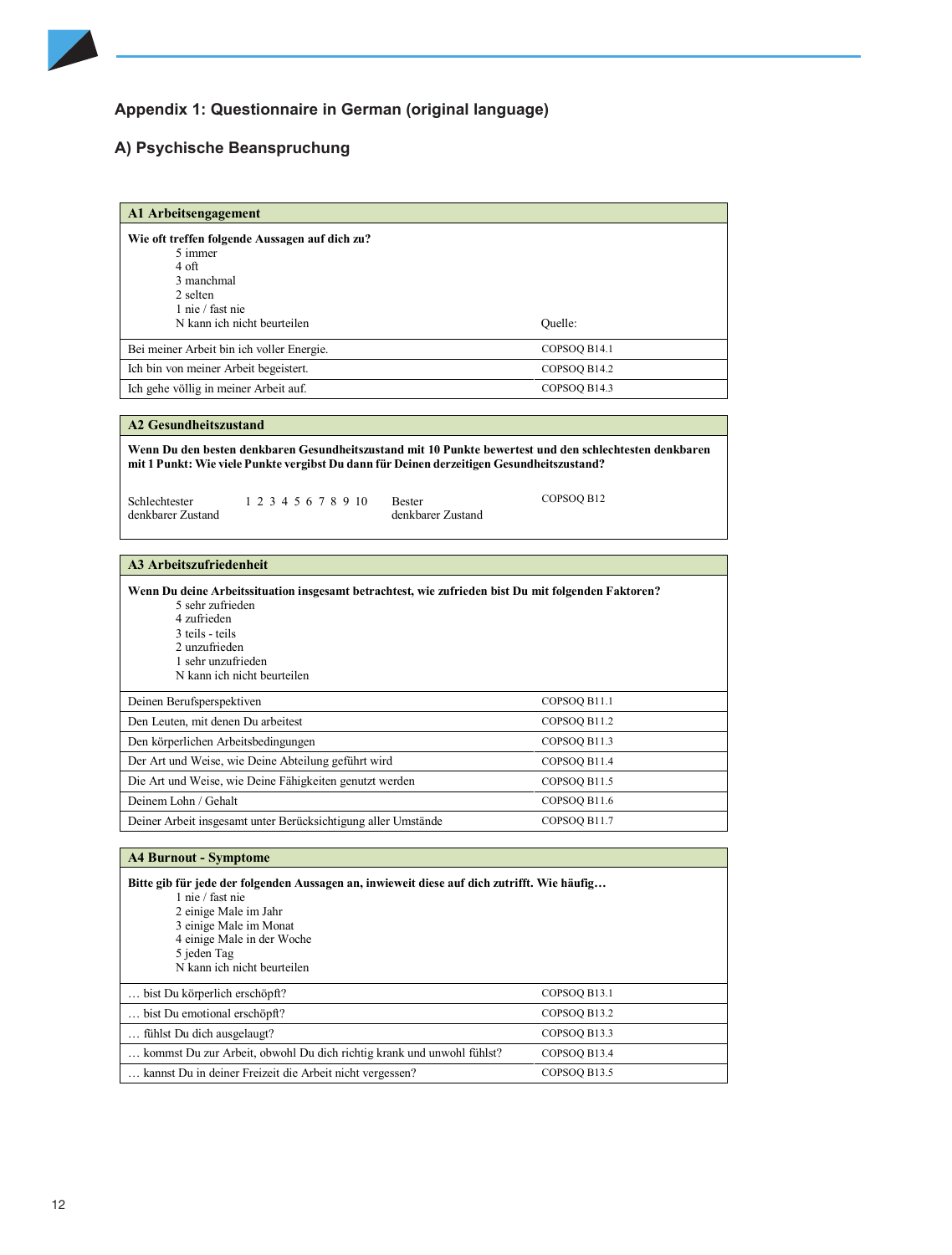

| A5 Gedanke an Berufs-/Stellenwechsel                                                                                                                                                               |              |  |
|----------------------------------------------------------------------------------------------------------------------------------------------------------------------------------------------------|--------------|--|
| Wie oft hast Du seit Berufsbeginn daran gedacht<br>1 nie / fast nie<br>2 einige Male im Jahr<br>3 einige Male im Monat<br>4 einige Male in der Woche<br>5 jeden Tag<br>N kann ich nicht beurteilen |              |  |
| deinen Beruf aufzugeben?                                                                                                                                                                           | COPSOQ B10.1 |  |
| deine Arbeitsstelle zu wechseln?                                                                                                                                                                   | COPSOQ B10.2 |  |

# **B Belastungsfaktoren B) Belastungsfaktoren**

8 Belastungsfaktoren <u>B Belastungsfaktoren</u><br>Bitte kreuze an, welche  $\mathbf{N}$ : Wie häufig tritt der angegebene Belastungsfaktor in Deinem Arbeitsalltag auf $\mathbf{N}$ 2 nein 'ie häuf l häu 2 manchmal **Bitte kreuze an, welche der folgenden Faktoren dich bei der Arbeit (negativ) belasten.**  (Mehrfachantworten möglich) 1 ja **Wenn ja: Wie häufig tritt der angegebene Belastungsfaktor in Deinem Arbeitsalltag auf?** 1 häufig 2 manchmal 3 selten 4 nie

**B1 Allgemeine und soziale Arbeitsumgebung** N kann ich nicht beurteilen Umgebungsbedingungen (z.B. Raum, Lärm, Licht, Ausstattung) Lindsay et al., 2008; Keller et al., 2010

| <b>B1 Allgemeine und soziale Arbeitsumgebung</b>                                      |                                                |
|---------------------------------------------------------------------------------------|------------------------------------------------|
| Umgebungsbedingungen (z.B. Raum, Lärm, Licht, Ausstattung)                            | Lindsay et al., 2008; Keller et al., 2010      |
| <b>Betriebsklima</b>                                                                  | Brattig et al., 2014                           |
| Interaktion mit Kollegen + Vorgesetzten                                               | Brattig et al., 2014; Keller et al., 2010      |
| Interaktion mit Patienten + Angehörigen                                               | Keller et al., 2010                            |
| Interaktion mit Ärzten + Krankenkasse                                                 | Brattig et al., 2014                           |
| Arbeit-Freizeit-Konflikte (Work-Life Balance)                                         | Brattig et al., 2014; Keller et al., 2010      |
| Mangelnde Entschädigung für erbrachte Leistungen<br>(z.B. Gehalt, Lob, Anerkennung)   | Keller et al., 2010                            |
| <b>B2</b> Arbeitsorganisation                                                         |                                                |
| Arbeitszeiten                                                                         | Keller et al., 2010                            |
| Zeitdruck, schnell arbeiten müssen                                                    | Brattig et al., 2014; Lohmann-Haislah,<br>2012 |
| Verschiedenartige Arbeiten gleichzeitig betreuen<br>(z.B. Fango, Therapie, Rezeption) | Lohmann-Haislah, 2012                          |
| Bei der Arbeit gestört, unterbrochen werden                                           | Lohmann-Haislah, 2012                          |
| Konfrontation mit neuen Aufgaben                                                      | Lohmann-Haislah, 2012                          |
| Fehlender Informationsfluss / Kommunikation im Team                                   | Lohmann-Heislah, 2102                          |
| Personelle Unterbesetzung                                                             | Lindsay et al., 2008                           |
| <b>B3</b> Arbeitsaufgabe                                                              |                                                |
| Arbeitsmenge (tägliche Patientenanzahl)                                               | Lindsay et al., 2008; Keller et al., 2010      |
| Komplexität der Patienten (z.B. Multimorbidität)                                      | Lindsay et al., 2008;                          |
| Konfrontation mit Patientenschicksalen, Emotionaler Stress                            | Brattig et al., 2014; Keller et al., 2010      |
| Ständig wiederkehrende Arbeitsvorgänge                                                | Lohmann-Haislah, 2012                          |
| Nicht-therapeutische Tätigkeit (z.B. Rezeptionstätigkeit, Büro)                       |                                                |
| Hohe Verantwortung                                                                    | Keller et al., 2010                            |
| Körperliche Belastung (z.B. Rücken, Handgelenke)                                      | Keller et al., 2010                            |
| <b>B4 Weitere Faktoren (Optional)</b>                                                 |                                                |
| Freie Eingabe                                                                         |                                                |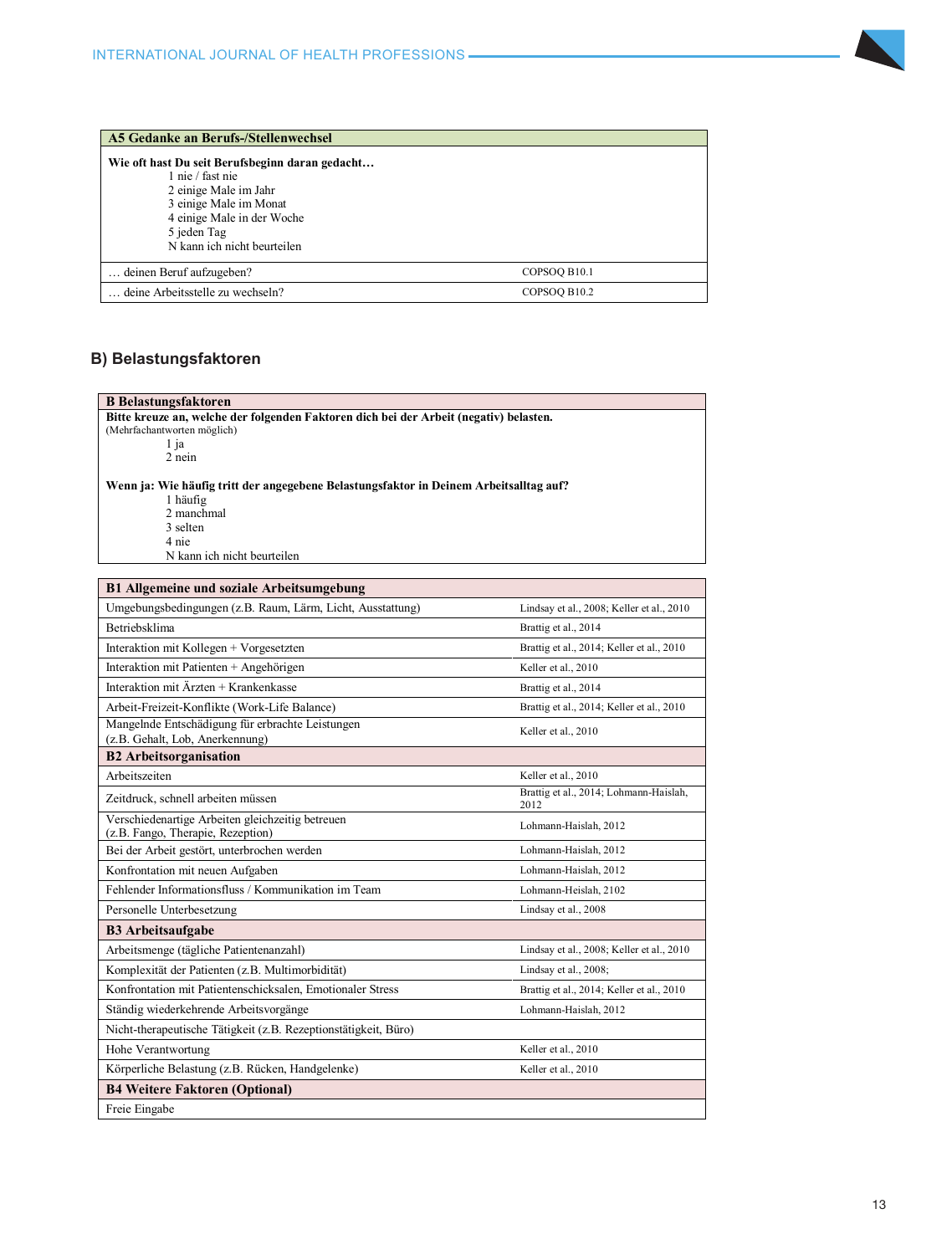# **C) Beschreibung der Zielgruppe C) Beschreibung der Zielgruppe**

| C Soziodemographische Daten                                                                                                                                                                                                                                                                                                 |
|-----------------------------------------------------------------------------------------------------------------------------------------------------------------------------------------------------------------------------------------------------------------------------------------------------------------------------|
| C1 Geschlecht: Bitte gib Dein Geschlecht an.<br>1 weiblich<br>2 männlich                                                                                                                                                                                                                                                    |
| C <sub>2</sub> Alter: Bitte gib Dein Alter an.<br>Freie Angabe in Jahren                                                                                                                                                                                                                                                    |
| C3 Bildungsabschluss: Bitte gib den höchsten Bildungsabschluss an, den du bisher erreicht hast.<br>1 Fachhochschul-/ Hochschulabschluss<br>2 Abitur, Hochschulreife<br>3 Fachabitur, Fachhochschulreife<br>4 Mittlere Reife<br>5 Hauptschulabschluss                                                                        |
| C4 Wohnort: Bitte geb das Bundesland an, in welchem Du aktuell wohnst.<br>Auswahl Bundesland                                                                                                                                                                                                                                |
| <b>C5 Examensnote:</b> Mit welcher Note hast Du Deine Ausbildung zum Physiotherapeut(in) abgeschlossen?<br>1 sehr gut $(1)$<br>$2$ gut $(2)$<br>3 befriedigend (3)<br>4 ausreichend (4)                                                                                                                                     |
| <b>C6 Art der Einrichtung:</b> Wo arbeitest du als Physiotherapeut(in)?<br>1 ambulante Einrichtung (Praxis, ambulantes Rehazentrum)<br>2 stationäre Einrichtung (Krankenhaus, stationäres Rehazentrum)<br>3 sonstige Einrichtung<br>Freie Angabe<br>→                                                                       |
| C7 Länge der Berufstätigkeit: Seit wann bist Du als Physiotherapeut(in) tätig?<br>Freie Angabe in Monaten                                                                                                                                                                                                                   |
| C8 Krankheitstage seit Berufsbeginn:<br>An wie vielen Tagen seit Berufsbeginn bliebst Du aufgrund eines gesundheitlichen Problems der Arbeit fern?<br>$1 \t 0 - 5$ Tage<br>2 $6 - 10$ Tage<br>$311 - 15$ Tage<br>$416 - 20$ Tage<br>5 mehr als 20 Tage                                                                      |
| <b>C9 Arbeitsumfang:</b> Wie viele Stunden in der Woche bist Du als Physiotherapeut(in) tätig?<br>1 Vollzeit (wöchentliche Arbeitszeit $\geq$ 35h)<br>2 Teilzeit (wöchentliche Arbeitszeit von 15 – 34 h)<br>3 Minijob<br>4 Ich bin nicht als Physiotherapeut(in) tätig                                                     |
| C10 Monatliches Bruttoeinkommen: Wie hoch ist ungefähr Dein monatliches Bruttoeinkommen?<br>1 bis unter $10006$<br>1.000 $\epsilon$ bis unter 1.500 $\epsilon$<br>2<br>1.500 $\epsilon$ bis unter 2.000 $\epsilon$<br>3<br>2.000€ bis unter 2.500€<br>4<br>2.500€ bis unter $3.000€$<br>5<br>$3.000\epsilon$ oder mehr<br>6 |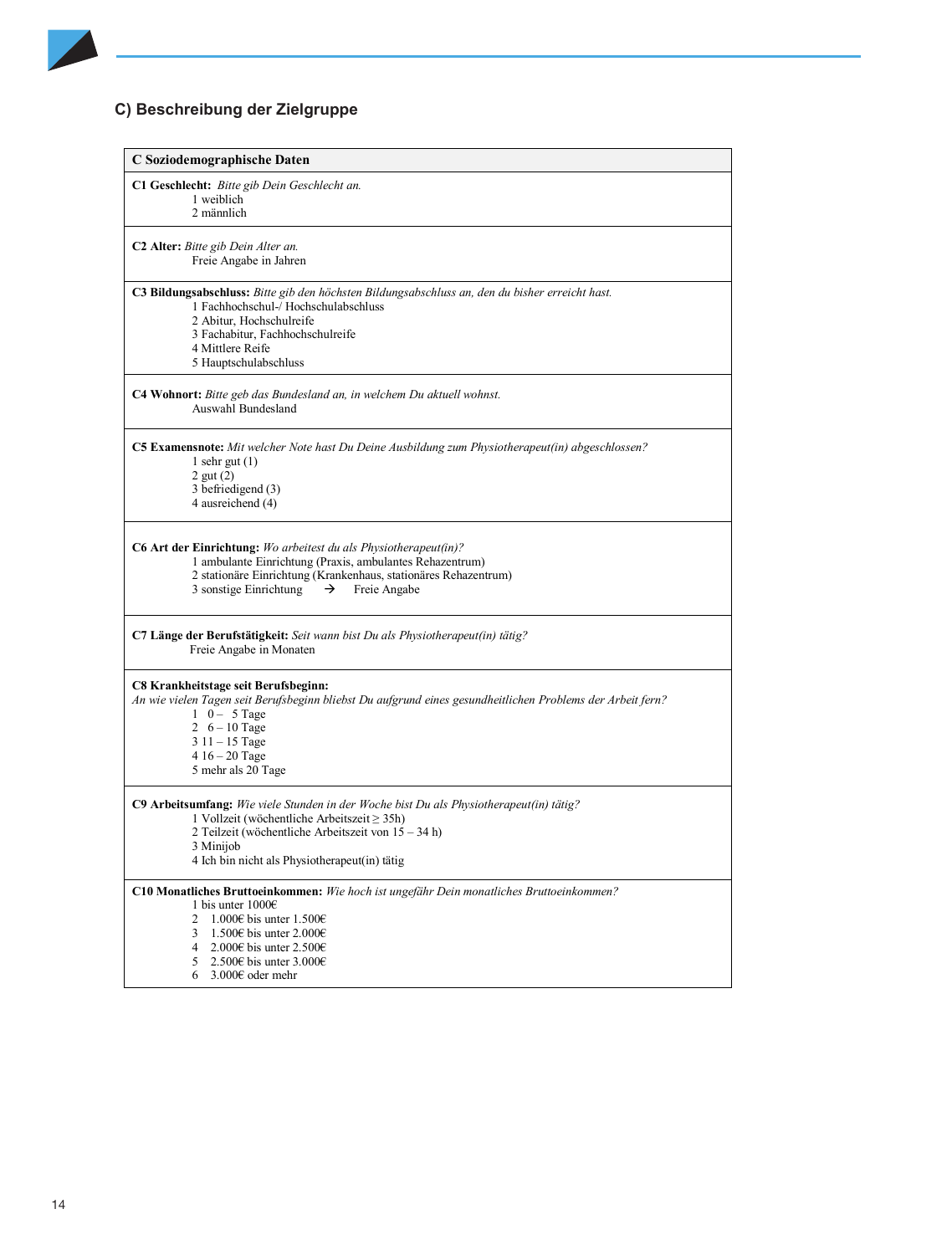

| C11 Bewertung der Ausbildung                                                                                    |
|-----------------------------------------------------------------------------------------------------------------|
| Bitte gib an, inwieweit Du folgenden Aussagen zustimmst.                                                        |
| 5 stimme voll zu                                                                                                |
| 4 stimme eher zu                                                                                                |
| 3 unentschieden                                                                                                 |
| 2 stimme eher nicht zu                                                                                          |
| 1 stimme gar nicht zu                                                                                           |
| N kann ich nicht beurteilen                                                                                     |
| Rückblickend betrachtet bewerte ich meine Ausbildung als sehr gut.                                              |
| Was ich in meiner Ausbildung gelernt habe, kann ich in meiner Arbeit voll anwenden.                             |
| Meine Ausbildung hat mich nicht gut auf den Berufsstart vorbereitet.*                                           |
| Durch meine Ausbildung fühle ich mich den beruflichen Anforderungen, die an mich<br>gestellt werden, gewachsen. |

\* Frage invertiert

| C12 Externe Einflussfaktoren (7)                                                                                                                |
|-------------------------------------------------------------------------------------------------------------------------------------------------|
| Bitte kreuze diejenigen Faktoren oder Ereignisse an, die auf dich zutreffen.<br>(Mehrfachantwort möglich)<br>1 nicht ausgewählt<br>2 ausgewählt |
| Arbeitsplatzwechsel seit Berufsbeginn                                                                                                           |
| Besuch von Fortbildungen parallel zur Arbeit                                                                                                    |
| Wohnortwechsel in den vergangenen vier Wochen                                                                                                   |
| (Erholungs-)Urlaub in den vergangenen vier Wochen                                                                                               |
| Versorgung von Kindern oder pflegebedürftigen Angehörigen                                                                                       |
| Belastende Ereignisse im Privatleben seit Berufsbeginn                                                                                          |
| Vorliegen einer diagnostizierten psychischen Erkrankung (z.B. Depression)                                                                       |

| <b>C13 Persönliche Ressourcen (4)</b>                       |                                                |
|-------------------------------------------------------------|------------------------------------------------|
| Wie schätzt Du folgende Faktoren für dich ein?              |                                                |
| 5 sehr positiv                                              |                                                |
| 4 positiv                                                   |                                                |
| 3 neutral                                                   |                                                |
| 2 negativ                                                   |                                                |
| 1 sehr negativ                                              |                                                |
| N kann ich nicht beurteilen                                 |                                                |
| Eigenes (Fach-)Wissen                                       |                                                |
| Soziale Unterstützung (durch Freunde, Familie)              | Keller et al. 2010; Lohmann-Haislah,<br>2012   |
| Möglichkeiten zum Stressausgleich (z.B. Sport, Entspannung) |                                                |
| Deinem Handlungsspielraum                                   | Brattig et al., 2014; Lohmann-Haislah,<br>2012 |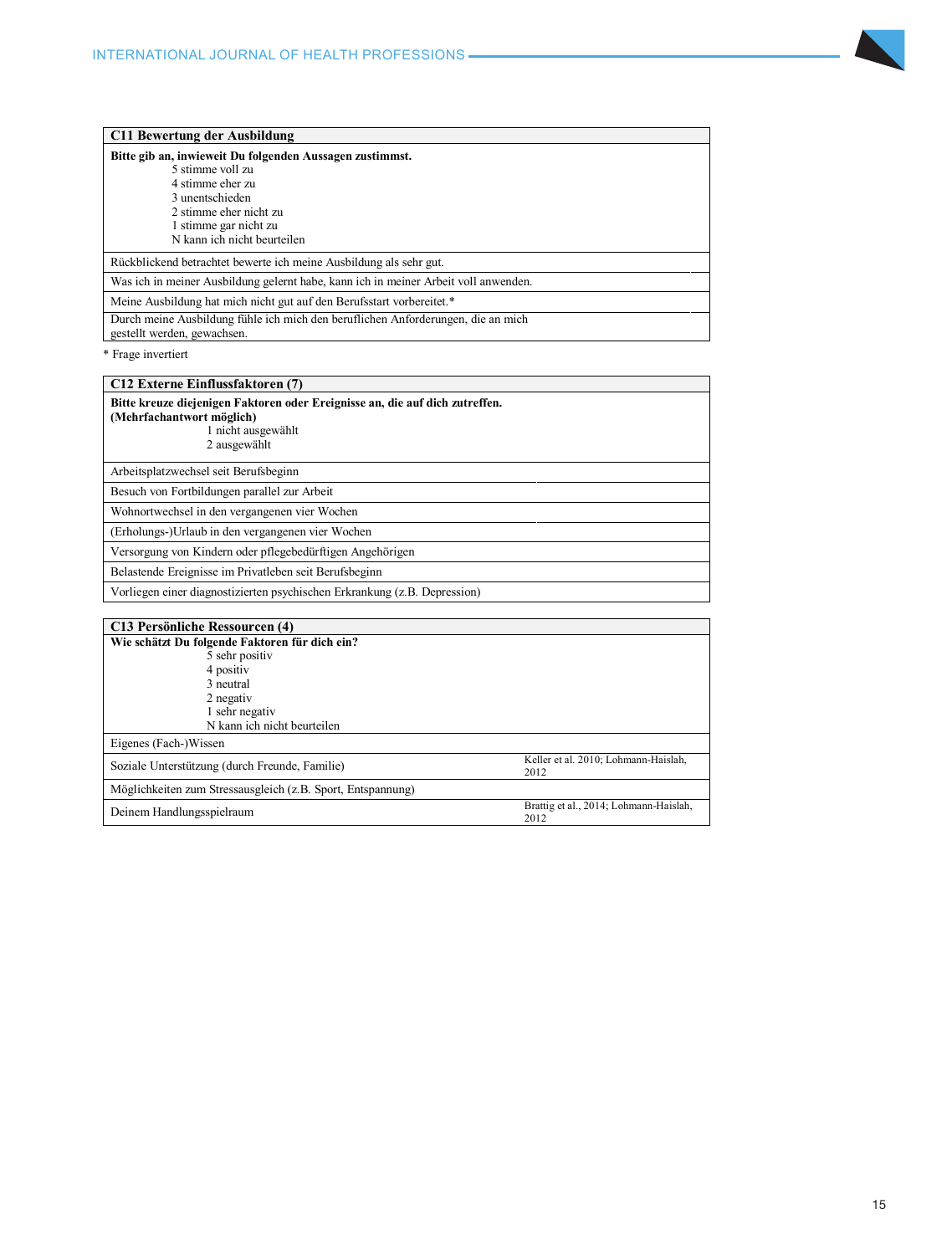

# **APPENDIX 2: QUESTIONNAIRE IN ENGLISH (TRANSLATION)**

#### **A) Job strain Appendix 2: Questionnaire in English (Translation)**

| <b>A1 Workplace commitment</b>                      |              |
|-----------------------------------------------------|--------------|
| How often do the following statements apply to you? |              |
| 5 always                                            |              |
| 4 often                                             |              |
| 3 sometimes                                         |              |
| 2 seldom                                            |              |
| 1 never / hardly ever                               |              |
| N Can't judge                                       | References:  |
| At my work, I am full of energy.                    | COPSOQ B14.1 |
| I am enthusiastic about my work.                    | COPSOO B14.2 |
| I am immersed in my work.                           | COPSOQ B14.3 |

| A <sub>2</sub> State of health |  |
|--------------------------------|--|
|--------------------------------|--|

**If you evaluate the best conceivable state of health at 10 points and the worst at 0 points: How many points do you then give to your present state of health?** 

worst conceivable 1 2 3 4 5 6 7 8 9 10 best conceivable<br>state of health state of health

**A3 Job satisfaction**

- 
- state of health COPSOQ B12

| Regarding your work in general, how pleased are you with the following aspects?<br>5 very satisfied<br>4 satisfied<br>$3$ neither $/$ nor<br>2 unsatisfied<br>1 highly unsatisfied<br>N Can't judge |              |
|-----------------------------------------------------------------------------------------------------------------------------------------------------------------------------------------------------|--------------|
| Your work prospects                                                                                                                                                                                 | COPSOQ B11.1 |
| The people you work with                                                                                                                                                                            | COPSOQ B11.2 |
| The physical working conditions                                                                                                                                                                     | COPSOQ B11.3 |
| The way your group is run                                                                                                                                                                           | COPSOQ B11.4 |
| The way your abilities are used                                                                                                                                                                     | COPSOQ B11.5 |
| Your salary                                                                                                                                                                                         | COPSOQ B11.6 |
| Your job as a whole, everything taken into consideration                                                                                                                                            | COPSOQ B11.7 |

| <b>A4 Symptoms of burnout</b>                                                                                                                                                                                             |              |
|---------------------------------------------------------------------------------------------------------------------------------------------------------------------------------------------------------------------------|--------------|
| For each of the following statements please state how far they apply to you. How often<br>1 never / hardly ever<br>2 a few times a year<br>3 a few times a month<br>3 a few times a week<br>5 every day<br>N Can't judge. |              |
| do you feel physically exhausted?                                                                                                                                                                                         | COPSOQ B13.1 |
| do you feel emotionally exhausted?                                                                                                                                                                                        | COPSOQ B13.2 |
| do you feel worn out?                                                                                                                                                                                                     | COPSOQ B13.3 |
| does it occur that you come to work, even though you really feel unwell<br>and sick?                                                                                                                                      | COPSOQ B13.4 |
| are you not able to stop thinking about work in your free time?                                                                                                                                                           | COPSOO B13.5 |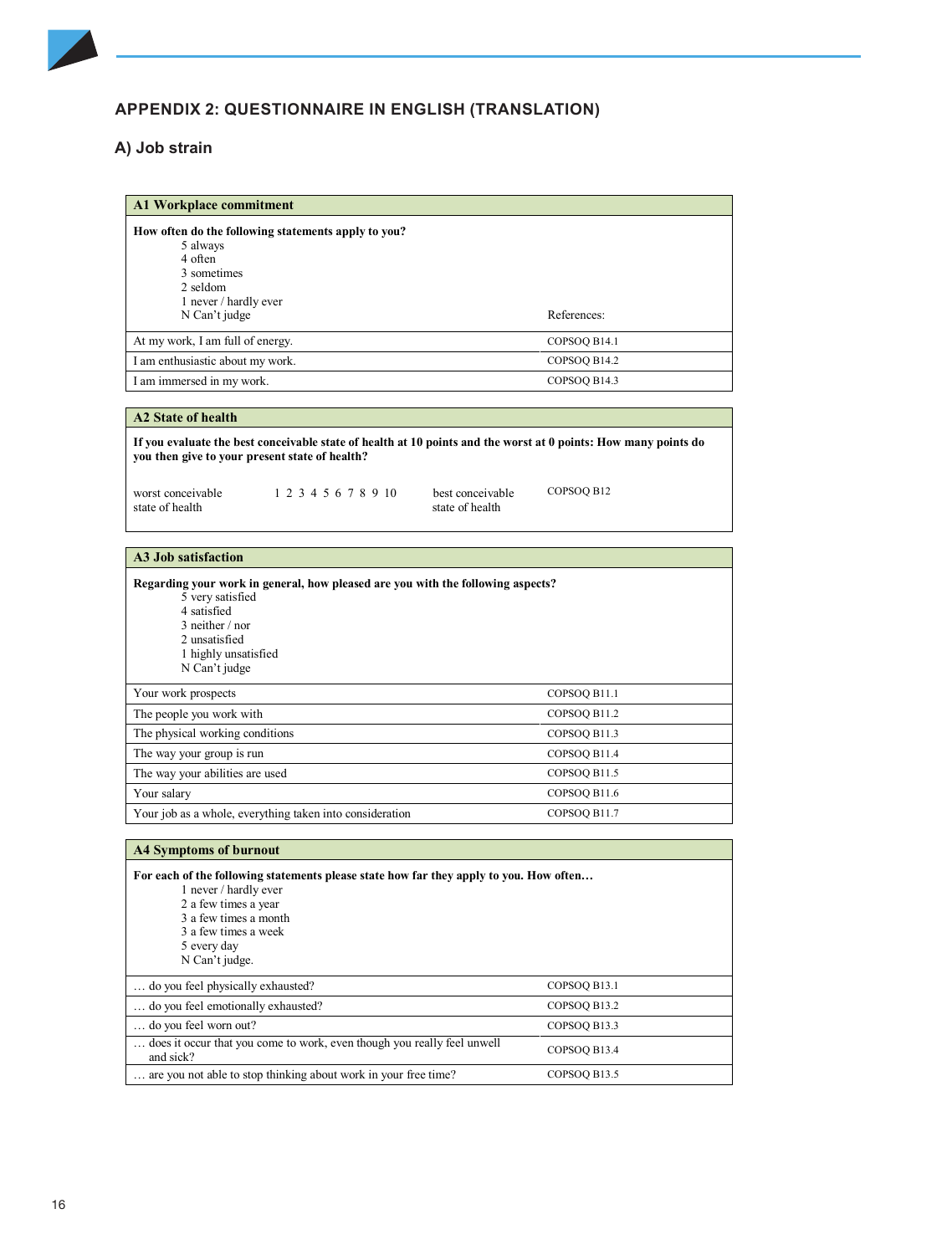

| <b>A5 Intention to turnover</b>                                                                    |              |
|----------------------------------------------------------------------------------------------------|--------------|
| Since job entry, how often have you thought about<br>1 never / hardly ever<br>2 a few times a year |              |
| 3 a few times a month<br>4 a few times a week<br>5 every day                                       |              |
| N Can't judge.                                                                                     |              |
| giving up your profession?                                                                         | COPSOQ B10.1 |
| changing your job?                                                                                 | COPSOQ B10.2 |

# **B Workplace stressors B) Workplace stressors**

| <b>B</b> Workplace stressors                                           |                                                |
|------------------------------------------------------------------------|------------------------------------------------|
| Please tick all stressors that cause job stress to you.                |                                                |
| (multiple answers possible)<br>1 not selected                          |                                                |
| 2 selected                                                             |                                                |
|                                                                        |                                                |
| If yes: How often does the selected stressor appear at work?           |                                                |
| 1 often<br>2 sometimes                                                 |                                                |
| 3 seldom                                                               |                                                |
| 4 never / hardly ever                                                  |                                                |
| N Can't judge.                                                         |                                                |
| <b>B1 General and social work environment</b>                          |                                                |
| Physical environment (e.g. rooms, noise, light, equipment)             | Lindsay et al., 2008; Keller et al., 2010      |
| Working atmosphere                                                     | Brattig et al., 2014                           |
| Interaction with colleagues + supervisor                               | Brattig et al., 2014; Keller et al., 2010      |
| Interaction with patients + their relatives                            | Keller et al., 2010                            |
| Interaction with medical doctors + health insurances                   | Brattig et al., 2014                           |
| Conflicts in work-life balance                                         | Brattig et al., 2014; Keller et al., 2010      |
| Inadequate compensation for work (e.g. salary, praise, recognition)    | Keller et al., 2010                            |
| <b>B2 Work organisation</b>                                            |                                                |
| Working hours                                                          | Keller et al., 2010                            |
| Time pressure, need to work fast                                       | Brattig et al., 2014; Lohmann-Haislah,<br>2012 |
| Doing work tasks simultaneously                                        | Lohmann-Haislah, 2012                          |
| (e.g. fango, therapy, reception)<br>Disturbance, interruptions at work | Lohmann-Haislah, 2012                          |
|                                                                        |                                                |
| Dealing with new work tasks                                            | Lohmann-Haislah, 2012                          |
| Insufficient flow of information / communication in team               | Lohmann-Heislah, 2102                          |
| Understaffing                                                          | Lindsay et al., 2008                           |
| <b>B3 Work task</b>                                                    |                                                |
| Caseload (daily number of patients)                                    | Lindsay et al., 2008; Keller et al., 2010      |
| Complexity of patients (e.g. multimorbidity)                           | Lindsay et al., 2008;                          |
| Dealing with patients fate, emotional stress                           | Brattig et al., 2014; Keller et al., 2010      |
| Repetitive work tasks                                                  | Lohmann-Haislah, 2012                          |
| Non-therapeutic workload (e.g. reception work, paper work)             |                                                |
| High responsibility                                                    | Keller et al., 2010                            |
| Physical stress (e.g. back, wrist)                                     | Keller et al., 2010                            |
| <b>B4</b> Additional stressors (optional)                              |                                                |
| Free-text field                                                        |                                                |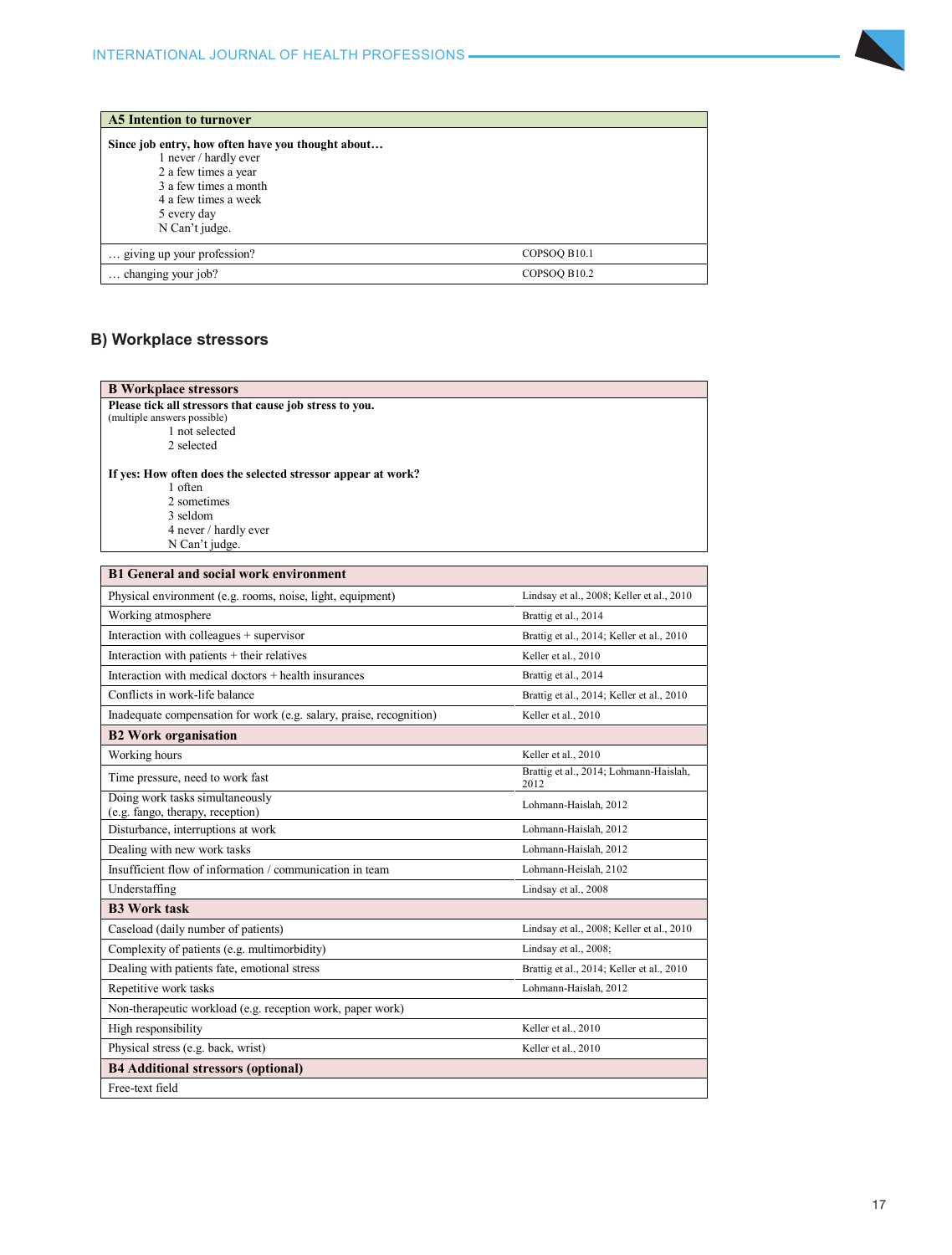# **C) Description of the sample C) Description of the sample**

| C Sociodemographic characteristics                                                                                                                                                                                                                                                                                                            |
|-----------------------------------------------------------------------------------------------------------------------------------------------------------------------------------------------------------------------------------------------------------------------------------------------------------------------------------------------|
| <b>C1 Gender:</b> Please specify your gender.<br>1 female<br>2 male                                                                                                                                                                                                                                                                           |
| C <sub>2</sub> Age: Please specify your age.<br>Free input in years                                                                                                                                                                                                                                                                           |
| <b>C3 Educational level:</b> Please tick the highest level of education you have completed.<br>1 University degree<br>2 Abitur, Hochschulreife<br>3 Fachabitur, Fachhochschulreife<br>4 Mittlere Reife<br>5 Hauptschulabschluss                                                                                                               |
| <b>C4 Residence:</b> Please specify the federal state you live in.<br>Selection of the German federal states                                                                                                                                                                                                                                  |
| <b>C5 Examination grade:</b> What was your final grade at state examination?<br>$1$ very good $(1)$<br>$2 \text{ good} (2)$<br>3 satisfactory (3)<br>4 sufficient (4)                                                                                                                                                                         |
| C6 Type of clinic: Where do you work as physical therapist?<br>1 outpatient sector (practice for physical therapy, outpatient rehabilitation centre)<br>2 inpatient sector (hospital, inpatient rehabilitation centre)<br>3 other<br>→<br>free text input                                                                                     |
| <b>C7 Clinical experience:</b> Since when have you been working as physical therapist?<br>Free input in months                                                                                                                                                                                                                                |
| C8 Days of sick leave since job entry:<br>How many days since job entry have you been absent from work due to health problems?<br>$1 \quad 0 - 5$ days<br>2 $6 - 10$ days<br>3 11 – 15 days<br>$416 - 20$ days<br>5 20 days or more                                                                                                           |
| <b>C9 Type of employment:</b> How many hours do you work a week as physical therapist?<br>1 full-time (weekly working hours $\geq$ 35h)<br>2 part-time (weekly working hours $15 - 34$ h)<br>3 marginally employed<br>4 I do not work as physical therapist.                                                                                  |
| C10 Monthly gross salary: What is your approximate gross monthly income?<br>under $1.000 \in$<br>1.<br>2<br>1.000 $\epsilon$ to under 1.500 $\epsilon$<br>1.500 $\epsilon$ to under 2.000 $\epsilon$<br>3<br>4 2.000 $\epsilon$ to under 2.500 $\epsilon$<br>2.500 $\epsilon$ to under 3.000 $\epsilon$<br>5<br>$3.000\epsilon$ and more<br>6 |